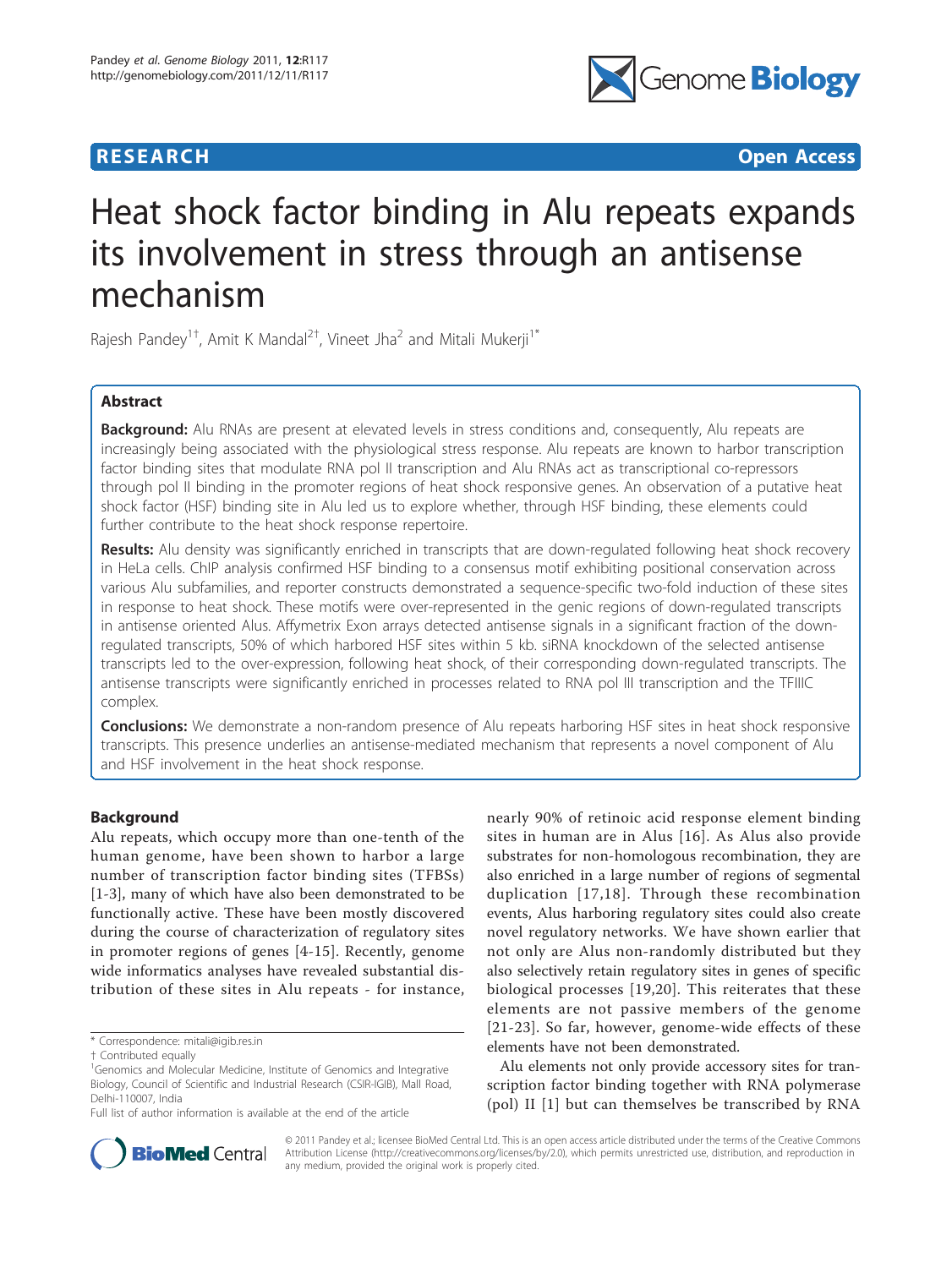pol III [[24,25](#page-15-0)]. Alu RNA levels have been shown to be elevated in heat shock stress [[26](#page-15-0)] and these RNAs are reported to act as transcriptional co-repressors through binding to RNA pol II in response to heat shock [\[27\]](#page-15-0). A preliminary analysis through an in-house developed tool has revealed the presence of heat shock factor (HSF) binding sites in Alu elements. Since Alu elements have been widely implicated in stress responses [[28](#page-15-0)-[30\]](#page-15-0), we decided to investigate if HSF, through binding to these sites in Alus, could also modulate genome-wide expression in response to heat shock.

Our results demonstrate that HSF sites in Alu elements are significantly over-represented in heat shock responsive transcripts and these sites also bind HSFs and are responsive to heat shock in minimal promoter constructs. Besides, the density of Alu elements harboring HSF sites are over-represented in the genic regions of down-regulated transcripts compared to up-regulated ones and many of these down-regulated transcripts also have antisense transcripts. This study not only adds a novel dimension of Alu involvement in heat shock response but also highlights the potential of these elements in the evolution of novel regulatory networks in primate lineages.

#### Results

#### Significant enrichment of Alu repeats in heat shock responsive transcripts

Genome-wide expression analysis in response to heat shock using the Illumina BeadChip revealed 1,284 upregulated and 2,995 down-regulated transcripts (Additional file [1](#page-14-0)). Comparison of Alu density in the upstream 5 kb and downstream genic regions with a random set of genes revealed significant enrichment of Alus in the proximity of the differentially expressed transcripts (Table 1). Interestingly, both in the upstream as well as downstream regions, the enrichment was significantly higher in the down-regulated transcripts, with more conspicuous differences observed in the genic regions.

#### Table 1 Comparison of Alu density between heat shock responsive transcripts in upstream and genic regions and randomly selected genes

|               | <b>Comparison of Alu density</b>       | <b>Regions</b>        |                        |  |
|---------------|----------------------------------------|-----------------------|------------------------|--|
| S.<br>No      | (two-tailed t-test)                    | P-value<br>(upstream) | P-value<br>(genic)     |  |
|               | Up-regulated versus random             | 0.036                 | Not<br>significant     |  |
| $\mathcal{P}$ | Down-regulated versus random           | 0.020                 | $7.48 \times 10^{-18}$ |  |
| Κ             | Down-regulated versus up-<br>regulated | 0027                  | $4.46 \times 10^{-22}$ |  |

Genes were randomly selected from UCSC RefSeq genes (hg18). S.No: Serial number

# HSF sites in Alus are positionally conserved and heat shock responsive

The previously determined consensus human heat shock element bound by HSF is nTTCnnGAAnnTTCn [[31](#page-15-0)]. In our study, we predict a novel consensus HSF motif of 13 bp, nCAGAAAGCTCCG (Figure [1](#page-2-0)), harbored within Alu repeats. These binding sites within Alus show positional conservation and are present across different subfamilies of Alus in genic or upstream regions of all the differentially expressed transcripts (Additional file [2](#page-14-0)). We observed two preferred HSF binding sites in sense and antisense Alus. The HSF site at position 221 overlaps in both orientations whereas at positions 175 and 91 they are uniquely present in sense and antisense Alus, respectively. We selected a representative set of high score (≥8.7) putative HSF sites within Alus present in the promoter region of up-regulated genes for functional validation. A schematic showing the location of validated HSF sites within Alus is provided in Figure [2](#page-2-0). It is noteworthy to mention that the first HSF site in these genes was within the Alu repeats from the transcription start site and there was no intervening HSF present in non-Alu regions. These HSF sites within Alus were observed to confer more than two-fold induction of the luciferase reporter gene in response to heat shock (Figure [3](#page-3-0)). The induction was reduced to approximately 1.4-fold when specific mutations were made in the most conserved consensus HSF motif within Alus (Figure [3](#page-3-0)). Although the induction was significantly lower compared to that of the positive control gene HSPA1A, the more than two-fold induction was consistent across Alus from the three genes that were studied. Moreover, the fold changes observed in wild-type and mutated HSF sites in response to heat shock were statistically significant (Figure [3](#page-3-0)). The binding of HSFs to the predicted heat shock element within Alus was confirmed by chromatin immunoprecipitation (ChIP)-PCR. We used HSPA1A, which harbors an HSF site in a non-Alu region, as positive control (Figure [4\)](#page-4-0). In order to determine the specificity of HSF binding to its cognate site within Alus, we also included genomic regions that do not contain an HSF site as negative controls.

## Contrasting patterns of accumulation of HSF sites in Alu repeats in upstream and genic regions

A search for HSF motifs in the upstream 5-kb and downstream genic regions of heat shock responsive transcripts revealed their presence in a substantial fraction of Alu repeats. We next compared the relative abundance of these sites in Alu versus non-Alu regions, in both the upstream and genic regions of differentially expressed transcripts (Additional file [3](#page-14-0)).

It is evident from Table [2](#page-4-0) that HSF sites are present both within and outside Alus in nearly 50% of the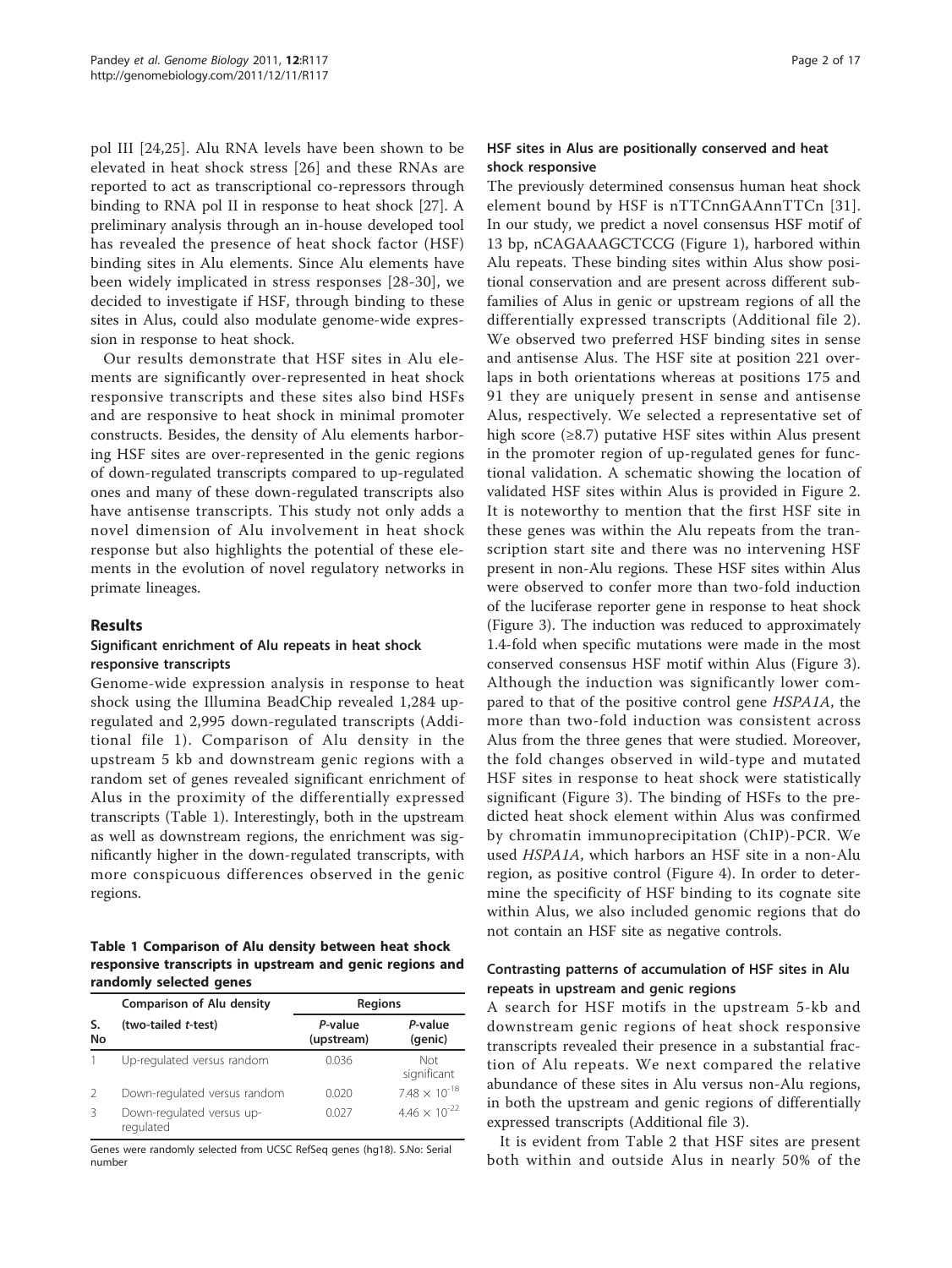<span id="page-2-0"></span>

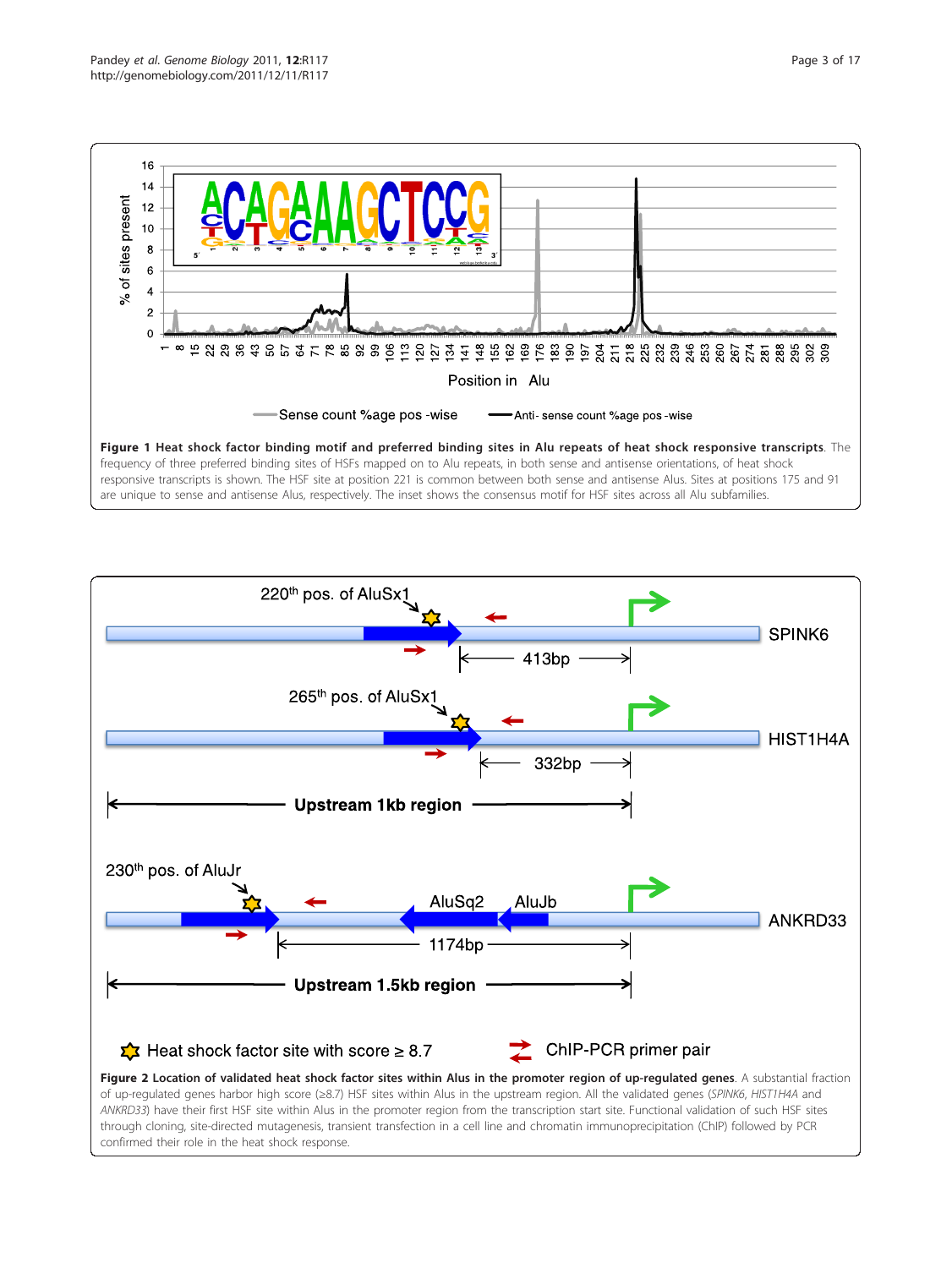<span id="page-3-0"></span>

statistical significance (Student's t-test) of the observed expression changes in response to heat shock in WT and SDM constructs as well as between them are shown in the lower panel, where figures in bold represent a significant P-value change. It is worth mentioning that the SDM constructs do not show significant expression changes following heat shock whereas WT and WT versus SDM show significant changes in expression. Error bars represent standard deviation among experimental replicates.

differentially expressed transcripts in both genic and upstream regions. As is evident from the table, there is a set of transcripts with HSF sites exclusively in 'Alu' or 'non-Alu' regions. Further, we observe significant differences in HSF density between Alu and non-Alu regions (Additional file [4\)](#page-14-0). Interestingly, these differences are in opposite directions in the upstream and genic regions (Figure [5](#page-5-0)). Whereas in upstream the non-Alu regions had significantly higher HSF site density (P-value 2.05  $\times$  $10^{-24}$  and  $1.8 \times 10^{-20}$  for up-regulated and down-

regulated transcripts, respectively, the reverse was observed for genic regions. In the latter, Alu regions have significantly higher HSF sites than non-Alu regions for both up-regulated (*P*-value 8.97  $\times$  10<sup>-13</sup>) and downregulated (P-value  $2.58 \times 10^{-3}$ ) transcripts.

#### Alu repeats in antisense orientation have more HSF sites

We observed a biased distribution of Alu repeats harboring HSF sites according to their orientation, sense or antisense, with respect to the host transcript (Additional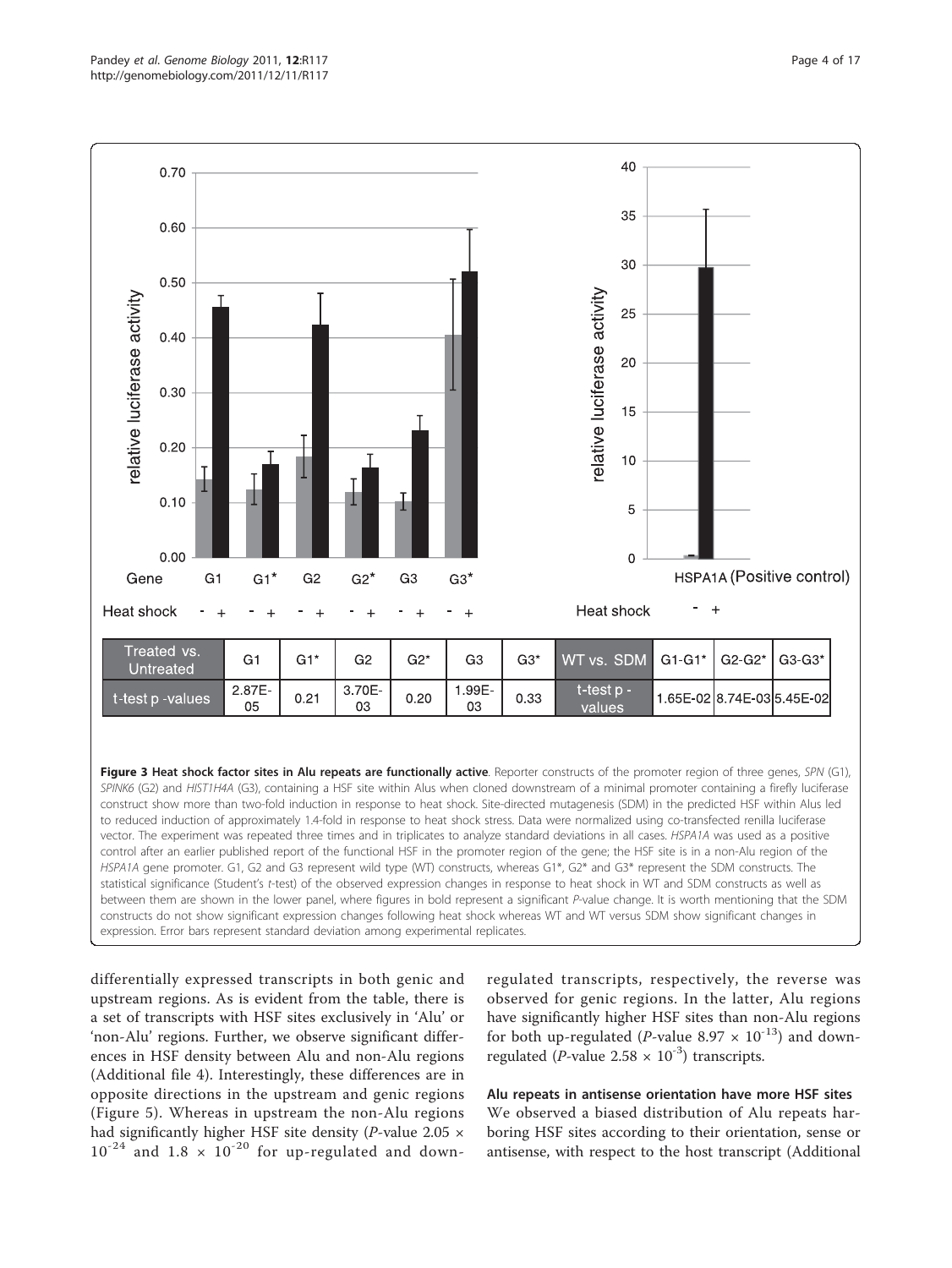<span id="page-4-0"></span>

of chromatin were applied in each reaction. Enrichment in heat shock treated samples compared to untreated and no antibody (Ab) ChIP samples is clearly visible. The faint band in the untreated HSPA1A sample confirms earlier reports of binding of HSF to this promoter, although this is not induced. As negative controls we considered regions of the genome that do not contain an HSF site. The negative controls do not show any band in the treated/untreated ChIP or 'no Ab' lanes, although the band in the input chromatin lane confirms the genomic presence of the queried region.

file [3\)](#page-14-0). As is evident from Table [3](#page-5-0), though there is no comparable difference in the number of Alu repeats in sense and antisense orientations, HSF sites in antisense Alus are significantly (four- to six-fold) over-represented; in contrast to approximately 4% of sense Alus harboring a HSF site, nearly 21% of antisense Alus harbor one. Most noteworthy was the high number of HSF sites within antisense Alus in the genic region of downregulated transcripts. This led us to hypothesize that down-regulation in response to heat shock could be mediated through antisense transcripts driven by HSF binding in the antisense Alus.

## HSF sites in down-regulated transcripts could drive antisense transcripts

In order to test the above hypothesis, we carried out expression analysis of antisense transcripts in response to heat shock using a modified Affymetrix exon array protocol. A common set of 381 transcripts were downregulated after heat shock with both Illumina microarray and affymetrix Exon array analysis. Of these transcripts, 268 harbored HSF sites within Alus in the genic region.

Table 2 HSF site distribution in Alu and non-Alu regions in heat shock responsive transcripts across the upstream 5-kb and genic regions

| Region   | <b>HSF</b> sites         |     | Up-regulated Down-regulated |
|----------|--------------------------|-----|-----------------------------|
| Upstream | $Alu + non-Alu$          | 731 | 1,592                       |
|          | Exclusively in Alu       | 60  | 184                         |
|          | Exclusively in non-Alu   | 430 | 833                         |
| Genic    | $\mathsf{Alu}$ + non-Alu | 775 | 1.737                       |
|          | Exclusively in Alu       | 12  | 13                          |
|          | Exclusively in non-Alu   | 238 | 433                         |

Amongst these, we observed signals in 136 transcripts in the antisense array (Additional file [5](#page-14-0)). In order to check whether the presence of HSF sites in Alus could drive antisense transcription, we looked at the relative proximity of the HSF sites in Alus with respect to antisense transcripts. When we applied a threshold criteria of a 5-kb flanking region to the antisense transcript, we observed HSF sites in 78 genes (Figure [6](#page-6-0); Additional file [5\)](#page-14-0). Of these, most (51 genes) are in the upstream region, with enrichment around the 2-kb region of the antisense signal. A schematic representation of the exon array probes for expression of antisense transcripts following heat shock stress is shown in Figure [7.](#page-6-0) Functional annotation clustering (using DAVID) of the antisense signals revealed significant enrichment of processes related to transcription from the RNA pol III promoter and these genes were a part of the transcription factor IIIC complex (TFIIIC) complex in the nucleoplasm (Table [4\)](#page-7-0).

# Antisense transcripts sequester sense transcripts during heat shock stress

The apparent down-regulation of sense transcripts during heat shock stress may be modulated by the levels of antisense transcripts being transcribed by nearby Alus harboring HSF sites. To validate our hypothesis, we selected a few down-regulated transcripts that harbored HSF sites in proximal Alus in an antisense orientation. The HSF occupancy of these putative high score HSF sites within Alus after heat shock was confirmed by ChIP-PCR. The enrichment of HSF1 in treated ChIP DNA compared to untreated and 'no antibody' control confirms transient binding of HSF1 to these sites in response to heat shock (Figure [8\)](#page-7-0). The observed faint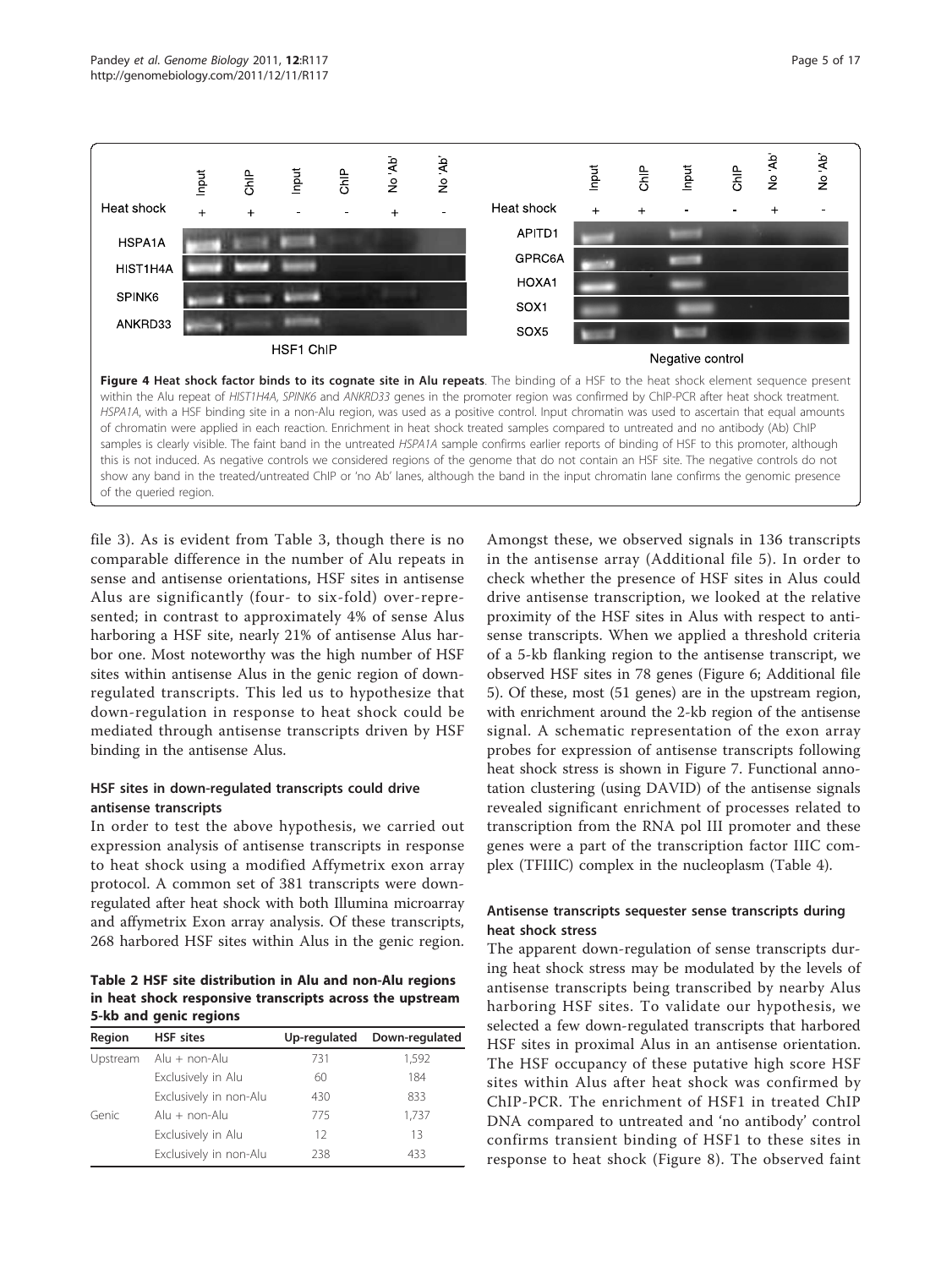<span id="page-5-0"></span>

band in untreated ChIP DNA and treated 'no antibody' control for CRIM1 probably indicates antisense transcription of the gene in the normal state also, which is increased during heat shock stress. Subsequently, the differential expression level of antisense transcripts was confirmed by quantitative RT-PCR (qRT-PCR). In response to heat shock we found increased levels of antisense transcripts, which were alleviated after small interfering RNA (siRNA)-mediated knockdown of the antisense transcripts (Figure [9\)](#page-8-0). The levels of two genes, MGST1 and RPL8, lacking HSF-harboring Alu repeats and unaffected by heat shock were monitored as experimental controls. Prior to siRNA treatment, the downregulated levels of sense transcripts detected by exon arrays in response to heat shock stress were confirmed by qRT-PCR. siRNA-mediated knockdown of the antisense transcripts led to the up-regulation of expression levels of sense transcripts in response to heat shock stress (Figure [10\)](#page-9-0). The fold-changes observed for antisense transcripts were rather lower compared to sense transcripts. This could possibly be attributed to high transcription turnover of small-sized antisense transcripts compared to full-length sense transcripts.

Additionally, reporter constructs with HSF-harboring Alus show, on average, two-fold induction in response to heat shock. This substantiates the expression level changes seen for antisense transcripts.

#### **Discussion**

This study demonstrates a non-random presence of Alu repeats harboring HSF sites in heat shock responsive transcripts and adds a new dimension to the involvement of these elements in transcriptional response to heat shock stress, especially in down-regulation through an antisense-mediated mechanism. In response to heat shock and other stress, for instance viral infection, elevated levels of RNA pol III transcribed SINE non-coding RNAs (ncRNAs), such as Alu RNA and B1 and B2 RNAs [[26,32](#page-15-0)], have been reported. These RNA levels are also coincident with the expression of heat shock protein genes [[33\]](#page-15-0). Further, Alu RNA and B2 RNA have been shown to act as transcriptional co-repressors in response to heat shock through their direct interaction with RNA pol II [\[27,34](#page-15-0)]. These results hint at the involvement of Alu in maintaining physiological homeostasis in stress conditions. Our results further demonstrate

Table 3 Alu and HSF site distribution in sense and antisense orientation in heat shock responsive transcripts in the upstream 5-kb and genic regions

| Expression     | <b>Regions</b> | Sense Alu | Antisense Alu | HSF sites in sense Alu | HSF sites in antisense Alu |
|----------------|----------------|-----------|---------------|------------------------|----------------------------|
| Up-regulated   | Upstream       | 2,301     | 2,393         |                        | 481                        |
|                | Genic          | 14.580    | 7.507         | 632                    | 3,629                      |
| Down-regulated | Upstream       | 6.244     | 7.187         | 268                    | 1,512                      |
|                | Genic          | 47.295    | 63,323        | ,961                   | 13,092                     |

HSF sites are significantly enriched within antisense Alus present in the genic region of down-regulated transcripts. Although HSF sites within antisense Alus are enriched across all categories, the biased distribution is more evident in the genic region of down-regulated transcripts.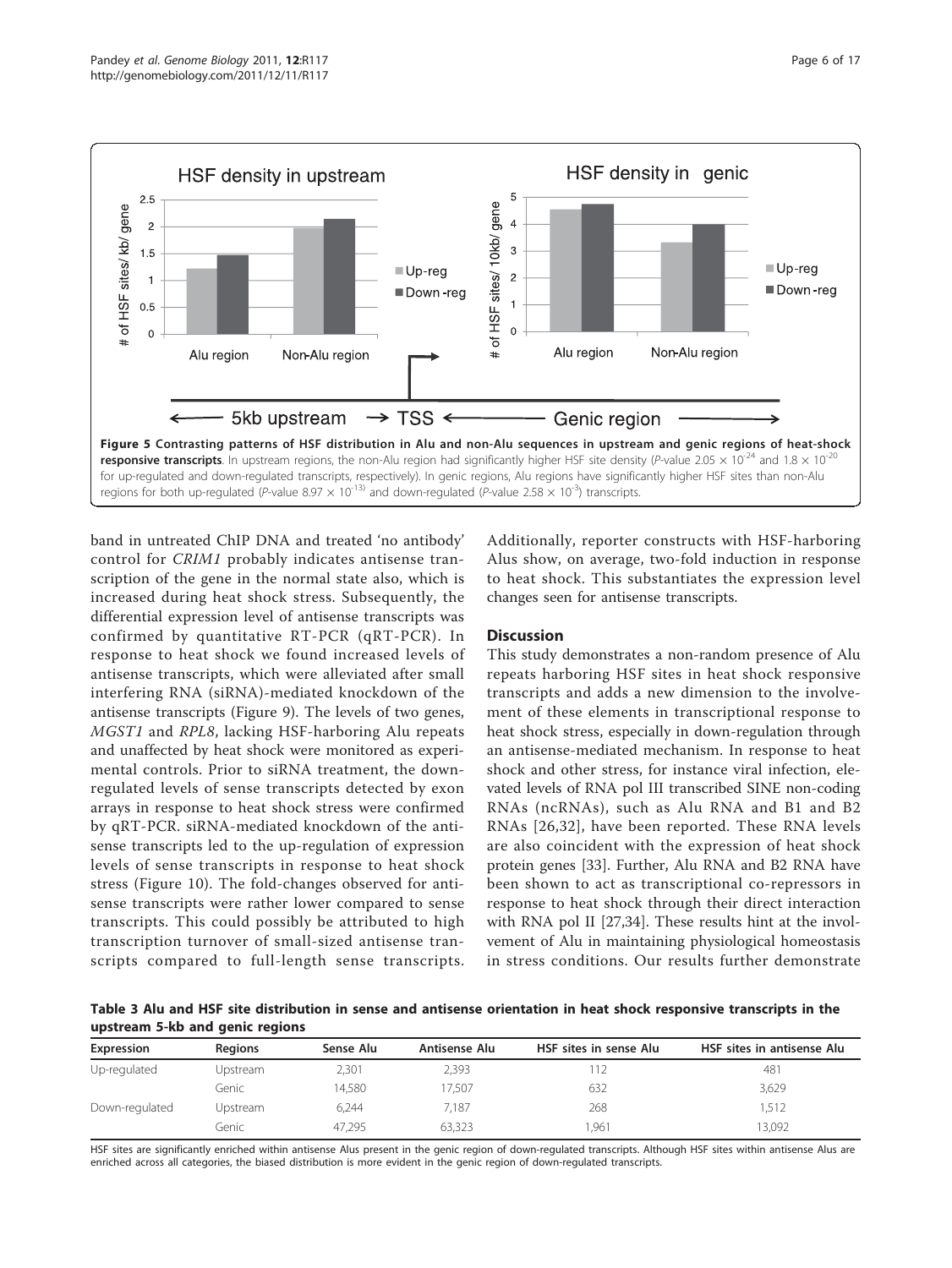<span id="page-6-0"></span>

that Alus harbor functional HSF binding sites, which could further add to the heat shock response regulatory repertoire of these elements.

There is increasing evidence of involvement of Alu elements at various levels of transcription [[35,36](#page-15-0)]. These elements have been shown to harbor a large number of TFBSs as well as hormone responsive elements that have not only been demonstrated to be functionally active but are also enriched in the promoter proximal regions of specific biological processes [[3,](#page-14-0)[16](#page-15-0),[37](#page-15-0)-[40\]](#page-15-0). Since these elements are also retro-transpositionally active and can be distributed in the genome, in some cases, they also serve to distribute these regulatory sites in the genome and create novel regulatory networks

[[41-46](#page-15-0)]. Additionally, Alu elements are also exonized in different transcript isoforms and comprise a bulk of antisense transcripts and the edited transcriptome [[47-50](#page-15-0)]. Besides providing enhancer binding sites for the RNA pol II machinery, Alus are also transcribed through RNA pol III machinery. In light of increasing reports of ncRNA functions in the genome [\[51](#page-15-0)-[54\]](#page-15-0), these elements, comprising nearly 11% of the genome, cannot be overlooked [[20,55](#page-15-0)]. In our study we observe that Alus containing HSF sites are significantly enriched in the upstream and genic regions of heat shock responsive transcripts. Additionally, like other elements, these also show positional conservation across different subfamilies and most of the sites are present in the right arm

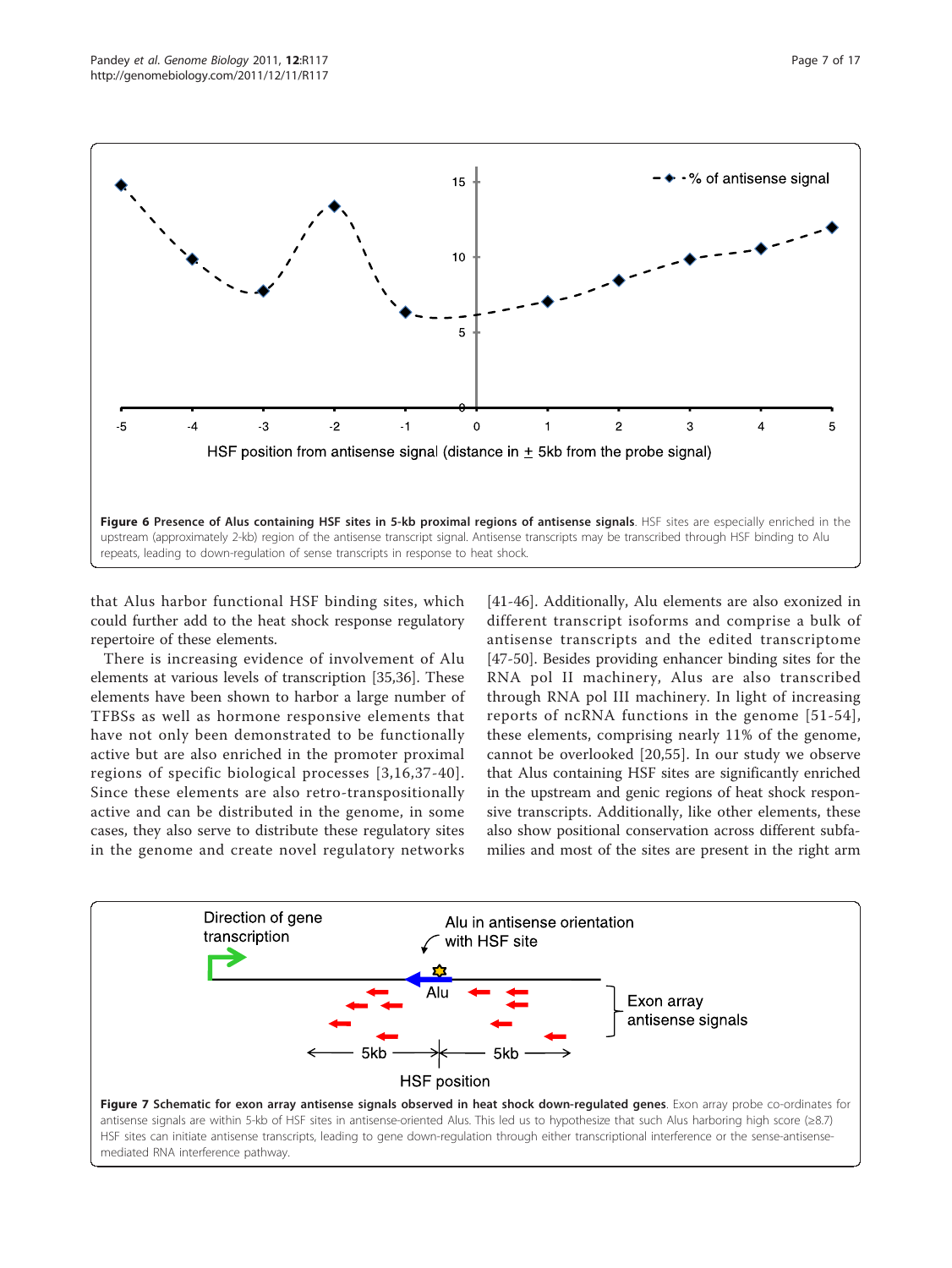| <b>Functional category</b> | <b>Functional class</b>                                    | P-value (multiple testing)/FDR             |
|----------------------------|------------------------------------------------------------|--------------------------------------------|
| Biological process         | GO:0006383: transcription from RNA polymerase III promoter | 0.42/0.85                                  |
|                            | GO:0032869: cellular response to insulin stimulus          | 0.50/4.25                                  |
|                            | GO:0051276: chromosome organization                        | 0.45/4.61                                  |
| Cellular component         | GO:0044451: nucleoplasm part                               | $9.1 \times 10^{-5}$ /5.1 $\times 10^{-4}$ |
|                            | GO:0000127: transcription factor TFIIIC complex            | 0.02/1.2                                   |
|                            | GO:0000123: histone acetyltransferase complex              | 0.12/9.26                                  |
| Annotation cluster         | IPR019787: zinc finger, PHD-finger                         | 0.01/0.06                                  |

<span id="page-7-0"></span>Table 4 Functional annotation clustering of down-regulated transcripts with antisense transcript signal

monomer of the Alu repeat. Contrasting distributions of HSF sites in the upstream and genic regions are observed. HSF sites in the upstream regions are mostly in non-Alu sequences whereas in genic regions they are mostly enriched in the Alu elements. Most importantly, we observe that even though the relative proportions of Alus in sense and antisense orientations between upand down-regulated transcripts are relatively constant, the HSF sites are more abundant in Alus that are present in the antisense orientation. This is most striking in the genic regions of the down-regulated transcripts.

Gene Ontology (GO) analysis of the differentially expressed transcripts harboring HSF binding sites, irrespective of their presence in Alu or non-Alu regions, show significant enrichment of processes that are anticipated to vary in response to heat shock stress (Figure [11;](#page-10-0) Additional file [6\)](#page-14-0). For instance, processes related to unfolded protein response, cellular respiration, and intracellular transport were observed to be up-regulated whereas those related to cell cycle, regulation of transcription, RNA and DNA synthesis processes, regulation of apoptosis, and so on were observed to be down-regulated. Interestingly, for both up-regulated and down-regulated transcripts, similar

processes in each category were enriched for both transcripts with HSF sites in upstream regions and those with HSF sites in genic regions. Comparing the distribution of these sites in Alu and non-Alu regions revealed some interesting features. In the up-regulated transcripts, genes with HSF sites in the Alu repeat do not seem to contribute to additional enrichment in specific biological processes. In contrast, in the down-regulated transcripts, when we compare the enrichment of specific biological processes they seem to be more significant when genes with HSF sites from Alu elements are included. This is especially apparent in processes related to regulation of transcription, cell cycle, cell proliferation, and so on. Some of the GO processes show enrichment only when Alus containing HSF sites are considered - for instance, in processes such as chromatin modification, nucleic acid and protein transport (Figure [11](#page-10-0)). In support of this finding, it is already indicated in the literature that Alus modulate genome-wide chromatin remodeling in response to heat shock [\[33,56\]](#page-15-0). However, whether heat shock is a cause or effect is still not clear. Our observations suggest that this could be mediated through HSF binding in Alu repeats. Additionally, we observed 71 up-regulated transcripts that



within Alus drive antisense transcription was confirmed by ChIP-PCR using ChIP DNA made against HSF1. In response to heat shock, we observed enriched binding of HSF1 at its predicted site compared to the untreated state. The absence of a band in the 'no antibody' (No Ab) control points towards conditional and specific binding of HSF1 to the putative site.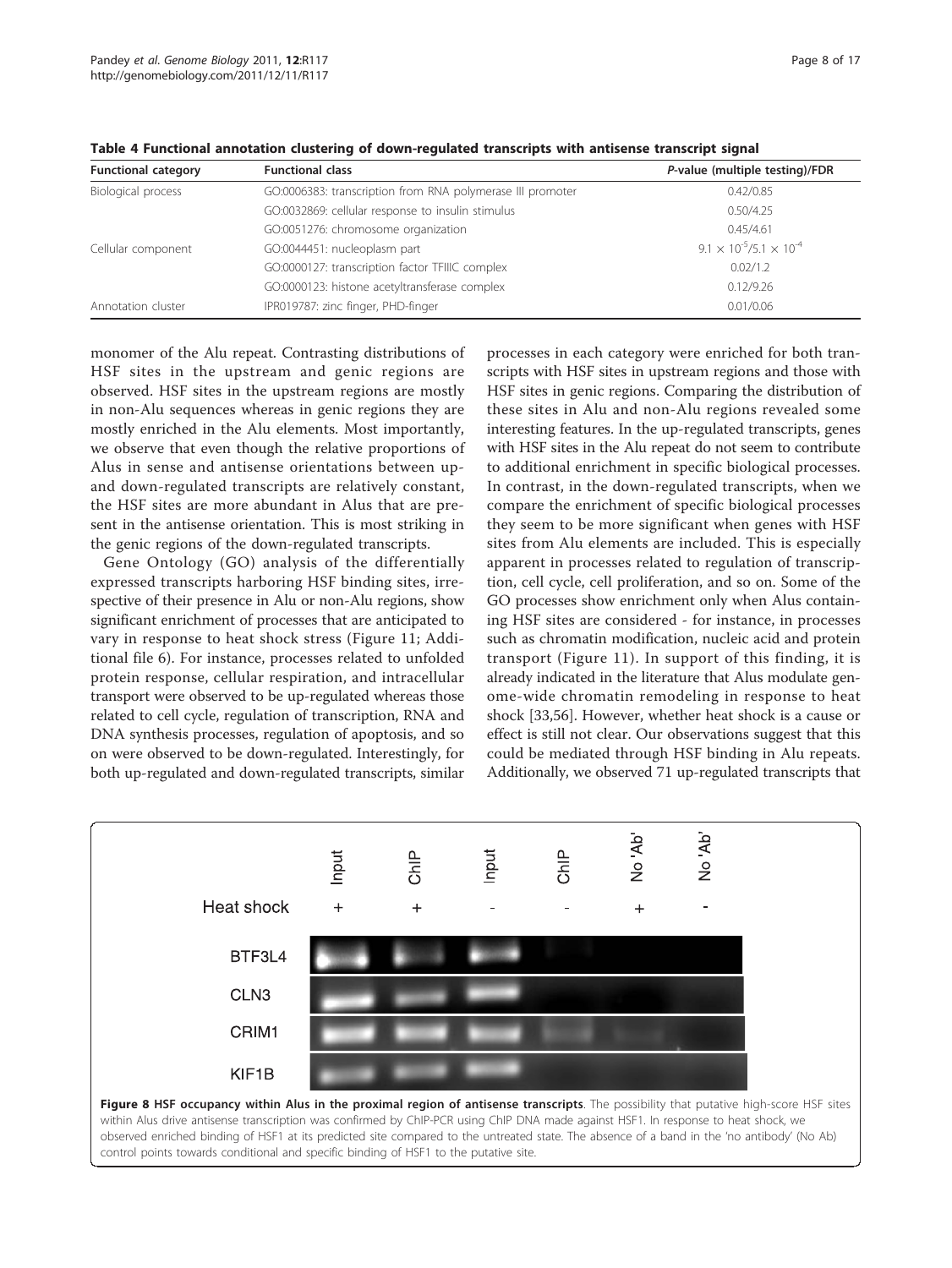<span id="page-8-0"></span>

harbored HSF sites exclusively in Alu repeats (Additional file [7](#page-14-0)). Though most of the transcripts could not be annotated, GO analysis shows that processes for cellular response to stress, ATP biosynthesis and chromatin organization could be modulated by HSF sites in Alu repeats (Table [5\)](#page-10-0).

Alu repeats also comprise a large fraction of the natural antisense transcripts [[50,57-](#page-15-0)[59](#page-16-0)]. Alus in an antisense orientation with respect to the host gene could be transcribed as RNA (from its own pol III promoter), acting cis-antisense to the host gene transcript. Additionally such antisense-oriented Alus could provide HSF binding sites that can act as RNA pol II signals for initiating antisense transcription. We observed that a significant fraction of the down-regulated transcripts (from Illumina array analysis) have antisense transcripts using Affymetrix Exon arrays (Figure [7\)](#page-6-0). Detection of antisense transcripts does give credence to the antisense-mediated regulation of heat shock responsive transcripts. Interestingly, approximately 50% of the detected antisense transcripts have an Alu-harbored HSF site within 5 kb upstream or downstream of the detected signal (Figure [6\)](#page-6-0). This suggests that HSF sites within Alus could be important for response to heat shock stress by initiating transcription of cis-antisense transcripts, which might actively down-regulate transcription of sense transcripts.

Of the many possible mechanisms that could result in sense/antisense regulation, the most plausible models are transcriptional interference and double-stranded RNAdependent mechanisms such as RNA interference. Transcriptional interference at antisense loci is well documented in the literature [\[60](#page-16-0)], whereas RNA interference initiated by short double-stranded complementary binding between two RNA molecules may be facilitated by the presence of Alu repeats in opposite orientations.

An interesting observation was the specific enrichment of transcripts that are localized to nucleoplasm and are part of TFIIIC and the histone acetyltransferase complex amongst the detected antisense transcripts (Table [4](#page-7-0)). The B-box of Alu binds the transcription complex TFIIIC, which can be fractionated into two components, TFIIIC1 and TFIIIC2. The cooperative interaction between the two enhances the binding of TFIIIC2 to the B-box, thus elevating transcription [[61](#page-16-0),[62](#page-16-0)]. It is plausible that an important component of maintaining cellular homeostasis in response to stress is the down-regulation of ncRNA components, which could further result in reduced transcription and translation. We hypothesize that this might have evolved as a mechanism for additional regulation of the heat shock response in primate genomes. Interestingly, regulation of ncRNA levels may be an important mechanism exploited by intracellular parasites to subvert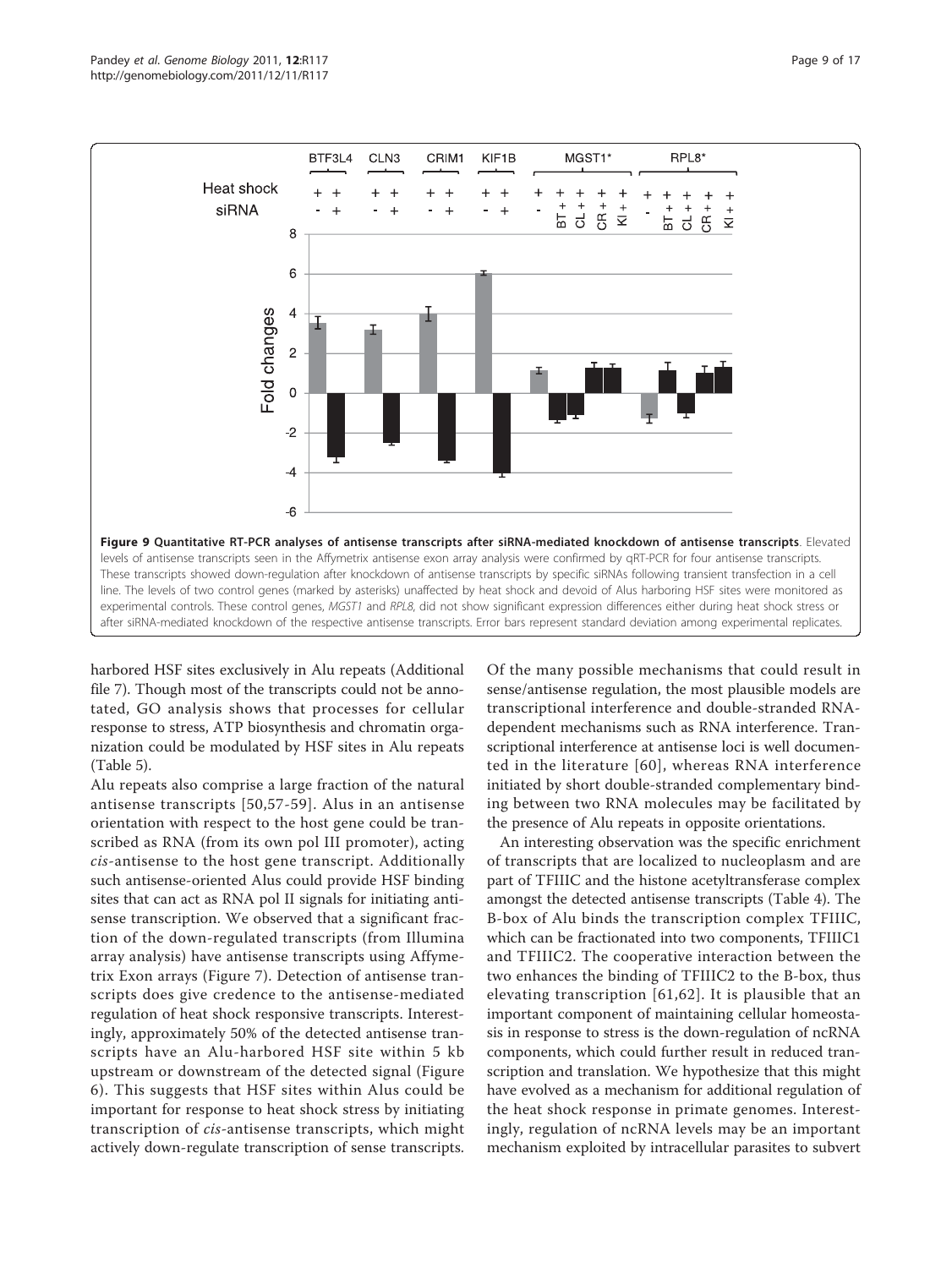<span id="page-9-0"></span>

the host response. Recently, it was shown that there is a significant down-regulation of ncRNAs, including Alu RNA, in human macrophages infected with Leishmania. It was shown that proteins secreted by the parasite signal the degradation of TFIIIC, which is required for RNA pol III transcription [[63,64\]](#page-16-0). This mechanism might be sensed as a stress signal by the host, which mounts a homeostatic response leading to successful homing of the pathogen. In another study, the p200 protein of Ehrlichia, homologs of which are present in human, have targets within Alu repeats [\[65](#page-16-0)]. This potentiates them to modulate the human host machinery for successful infection. In primates, the presence of Alus in promoter regions could contribute different TFBSs involved in the immune response against infection [\[44](#page-15-0),[66\]](#page-16-0). As any infection state is sensed by a cell as a condition of stress, the observations made in this study may be relevant to a diverse array of stresses and infection.

We observed HSF sites in Alus in both the upstream and genic regions of heat shock responsive genes. As

evident from Figure [5,](#page-5-0) the contrasting patterns of HSF site distribution in Alu repeats seems to suggest different roles depending on the genomic context. We propose that Alus in the upstream regions could enhance the effect of heat shock by adding more HSF sites and could also, in primate lineages, engage a new, although small, set of genes in the regulatory network. In genic regions, however, the predominance of antisenseoriented Alus (Table [3](#page-5-0)) and the presence of antisense signals preferentially in close proximity to the HSF sites (Figure [6\)](#page-6-0) could contribute to antisense-mediated downregulation initiated by Alus in response to heat shock.

#### Conclusions

Alu repeats harbor a large number of TFBSs that are functionally active. Through a genome-wide analysis of one such site we have attempted to demonstrate how it could shape existing transcriptional networks. Since these primate-specific elements also retro-transpose and move throughout the genome by non-homologous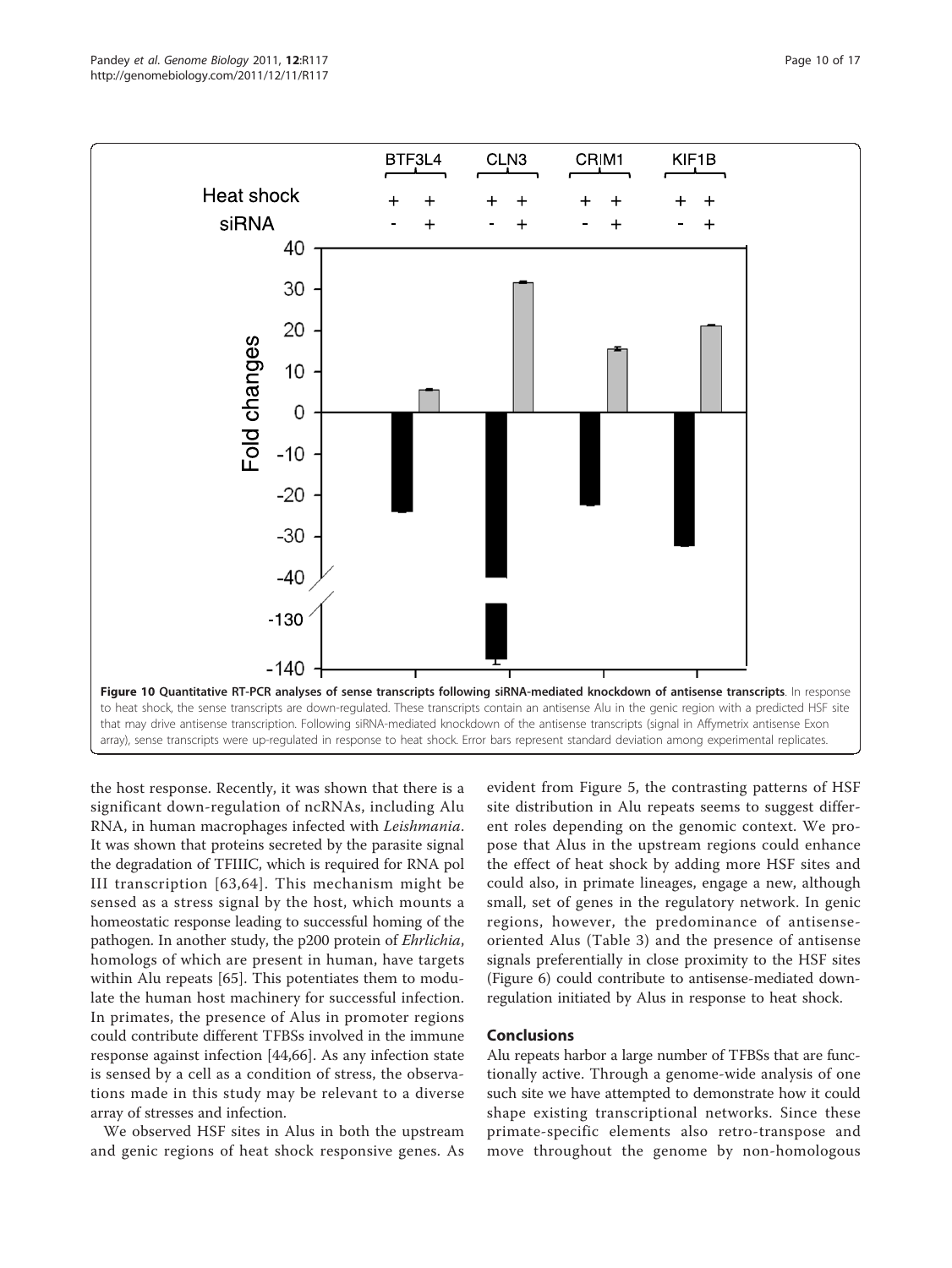<span id="page-10-0"></span>

recombination, they could also create regulatory networks in response to cellular stress or as a response to changing environmental conditions. Alus are transcribed as Alu RNA through RNA pol III machinery and harbor sites for RNA pol II binding. A possibility of cross-talk between the RNA pol III and pol II machineries is increasingly being reported as evidence for the co-existence of these sites [[67](#page-16-0)-[69](#page-16-0)]. Alu repeats might be key mediators of such crosstalk and this might not only be important in physiological homeostasis but also relevant in pathological conditions.

# Materials and methods

#### Cell culture

HeLa cells were obtained from the National Center for Cell Science, Pune, India and maintained in Dulbecco's modified Eagle's medium (DMEM) supplemented with

heat-inactivated 10% fetal bovine serum from GIBCO (Life Technologies Corporation, Carlsbad, CA, USA) and 1% antibiotic antimycotic solution from HiMedia (Mumbai, India) at  $37^{\circ}$ C in a 5% CO<sub>2</sub> and 95% atmosphere incubator. Heat shock stress was induced by subjecting the cells to heat shock at 45°C for 30 minutes in a water bath. Cells were subsequently transferred to the incubator at 37 $\degree$ C and 5% CO<sub>2</sub> for 2 hours. Before subjecting the cells to heat shock stress, cells were washed with  $1 \times$  phosphate-buffered saline twice and then fresh media was added for proper quantification of the heat shock response.

#### RNA purification and reverse transcription

Total RNA was isolated from cultured cells using Trizol reagent (Invitrogen, Life Technologies Corporation,

Table 5 GO classification of up-regulated transcripts with HSF sites present exclusively in Alu repeats in the upstream regions

| Category                                             | HSF site only in Alu                                 |
|------------------------------------------------------|------------------------------------------------------|
| GO:0033554: cellular response to stress              | SPDYA, ATP7A, SUMO1P3, SFPQ, FBXO6, EIF2B3, FANCB    |
| GO:0006754: ATP biosynthetic process                 | ATP7A, ATP1B3, ATP11C                                |
| GO:0006325: chromatin organization                   | HIST1H2BC, HIST1H2BE, BPTF, SMARCAL1, HAT1, HIST1H3F |
| GO:0044265: cellular macromolecule catabolic process | PSMD12, ISG15, SUMO1P3, RNASET2, FBXO6, USP49, CNOT4 |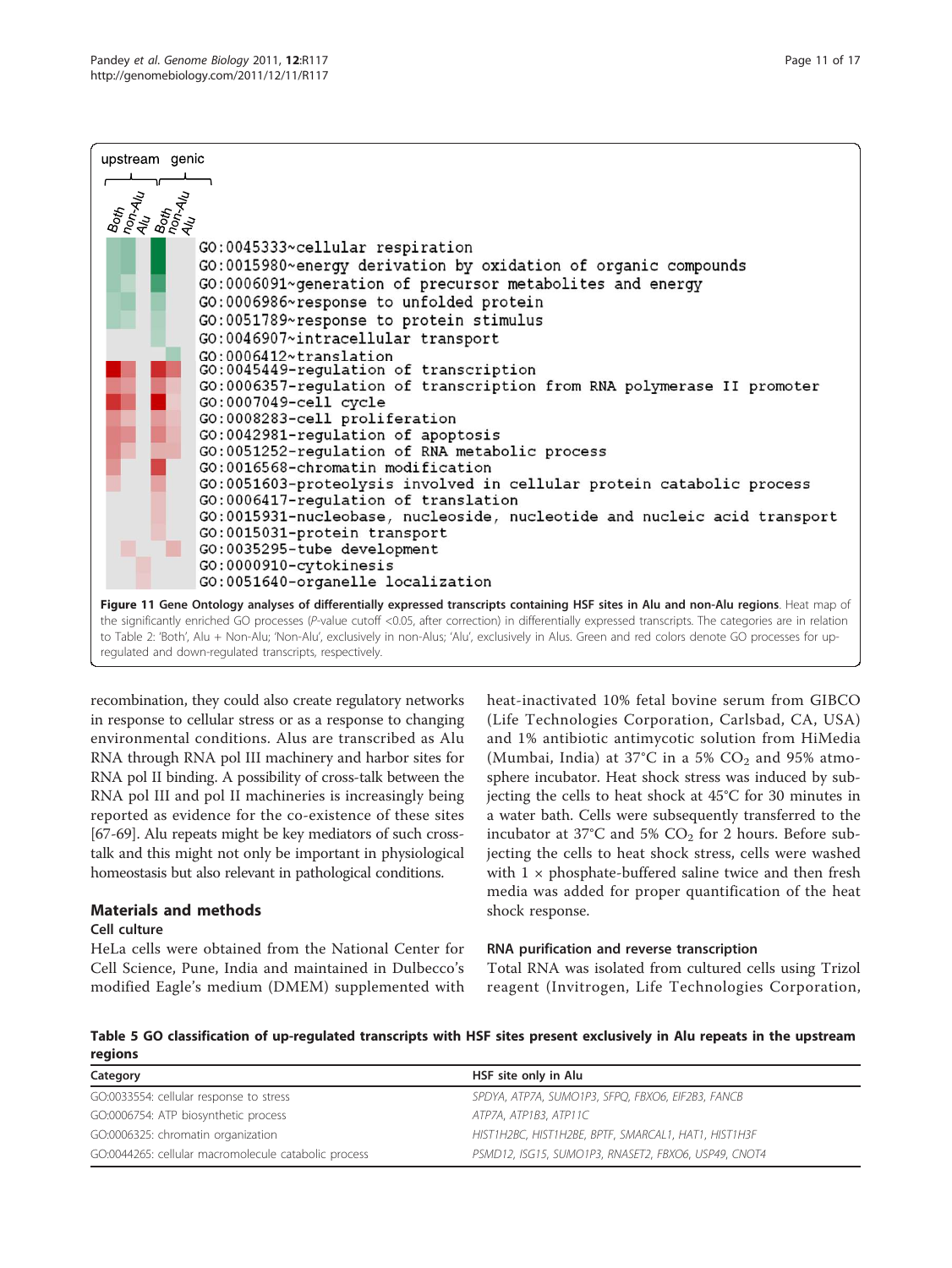Carlsbad, CA, USA) according to the manufacturer's instructions. Subsequent purification using an RNeasy Kit (Qiagen, Hilden, Germany) was carried out to remove residual aromatic compounds that may hinder microarray expression. Total RNA (1 μg) was converted to cDNA using random primers and High Capacity cDNA Reverse Transcription (Applied Biosystems, Life Technologies Corporation, Carlsbad, CA, USA) as per the manufacturer's instructions.

#### Microarray experiments

An Illumina TotalPrep RNA Amplification Kit was used to prepare the samples for hybridization on Illumina arrays. Briefly, first-strand cDNA was synthesized from 500 ng of total RNA, followed by simultaneous secondstrand cDNA synthesis and degradation of residual RNA with DNA polymerase and RNase H, respectively. In vitro transcription (IVT) of the purified cDNA was carried out by T7 RNA polymerase using biotinylated primers. The concentration of the purified cRNA solution was estimated using NanoDrop and then hybridized to WG-6 v2.0 Human Expression BeadChips (Illumina, San Diego, CA, USA) following the manufacturer's instructions. Experiments were carried out using three biological replicates for each treated and untreated condition.

#### Quantitative RT-PCR

qRT-PCRs were performed on a 7900HT ABI platform using 2X SYBR Green master mix (ABI, Life Technologies Corporation, Carlsbad, CA, USA). The relative mRNA expression level analyses were carried out using the  $2^{-\Delta\Delta}$ CT method. Three internal controls, *HPRT1*, RPS18 and RPL13A, were used for normalization during validation by qRT-PCR. These internal controls were selected from our own microarray dataset, based on the criteria of high expression but minimum differential expression. A list of the primers used is provided in Additional file [8](#page-14-0).

#### Plasmid construction

We considered three genes, SPN (G1), SPINK6 (G2) and HIST1H4A (G3), that harbored high scoring (8.9) HSF binding sites within Alus in the promoter proximal regions for functional validation. For each of these genes, reporter constructs using a firefly luciferase vector with a minimal promoter pGL4.23 (luc2/minP) vector were made with Alus harboring putative HSF sites as insert. An earlier reported functional HSF site in a non-Alu region of the HSPA1A promoter was constructed as a positive control. The templates were amplified by PCR from human genomic DNA followed by gel purification of PCR products using Qiagen columns prior to cloning. The clones were confirmed by sequencing.

G1, G2 and G3 clones were subjected to site-directed mutagenesis using a QuikChange II XL kit (Stratagene, Agilent Technologies, Santa Clara, CA, USA) as per the manufacturer's protocol to incorporate desired base changes in the predicted HSF sites within Alus. In each of the clones, the three most-conserved bases were mutated. Site-directed mutagenesis clones were confirmed by sequencing. Details of primer sequences and mutated bases are provided in Additional file [8.](#page-14-0)

#### Transfections and reporter assays

Transient transfections were performed using Lipofectamine 2000 (Invitrogen) as per the manufacturer's specifications in 12-well tissue culture plates. Prior to transfection, 12-well plates were seeded with  $2.5 \times 10^5$ cells to achieve optimum confluency. Transfection efficiency was standardized after co-transfection of pGL4.23 firefly luciferase with GFP vector pCM66. Then, 1 μg of each construct in pGL4.23 was co-transfected with 10 ng of pGL4.75 renilla luciferase (Promega, Madison, USA) as a control. Twenty-four hours after transfection, cells were subjected to heat shock stress, as described above, followed by a 2-hour incubation at 37°C and 5% CO<sup>2</sup> . Cells were lysed after 2 hours and luciferase activity was measured with a dual luciferase reporter assay system (Promega) according to the manufacturer's protocol. Each experiment was performed in triplicate and repeated three times. The luciferase activity was quantified using a Tecan Luminometer (Mannedorf, Switzerland).

Confirmation of HSF binding in Alu repeats through ChIP In order to confirm the binding of HSF to its cognate sites, we performed ChIP. Heat shock treated HeLa cells as described above were fixed with 1% formaldehyde at 37°C for 10 minutes. ChIP was performed following the protocol provided by Upstate Biotechnology (Norwalk, Connecticut, USA) with modifications as in the Fast ChIP protocol. Goat polyclonal antibody raised against HSF1 was used to immune-precipitate chromatin, along with untreated cells. Briefly, cells were lysed and sonicated using a Misonix 3000 sonicator (Farmingdale, NY, USA) to achieve DNA sizes ranging from 200 to 700 bp. Lysate was pre-cleared using protein-G sepharose beads. Supernatants were then incubated with anti-HSF1 antibody (Santa Cruz Biotechnology, Santa Cruz, CA, USA) at 4°C overnight. Immuno-complexes were purified using herring sperm DNA saturated protein-G sepharose by incubation at 4°C for 3 hours and washed extensively. Chelex-100 resin was used to extract DNA from immune-precipitated chromatin. The cross-linkage between DNA and protein was reversed by heating at 100°C for 10 minutes and protein removed by proteinase K digestion at 55°C for 30 minutes. The immune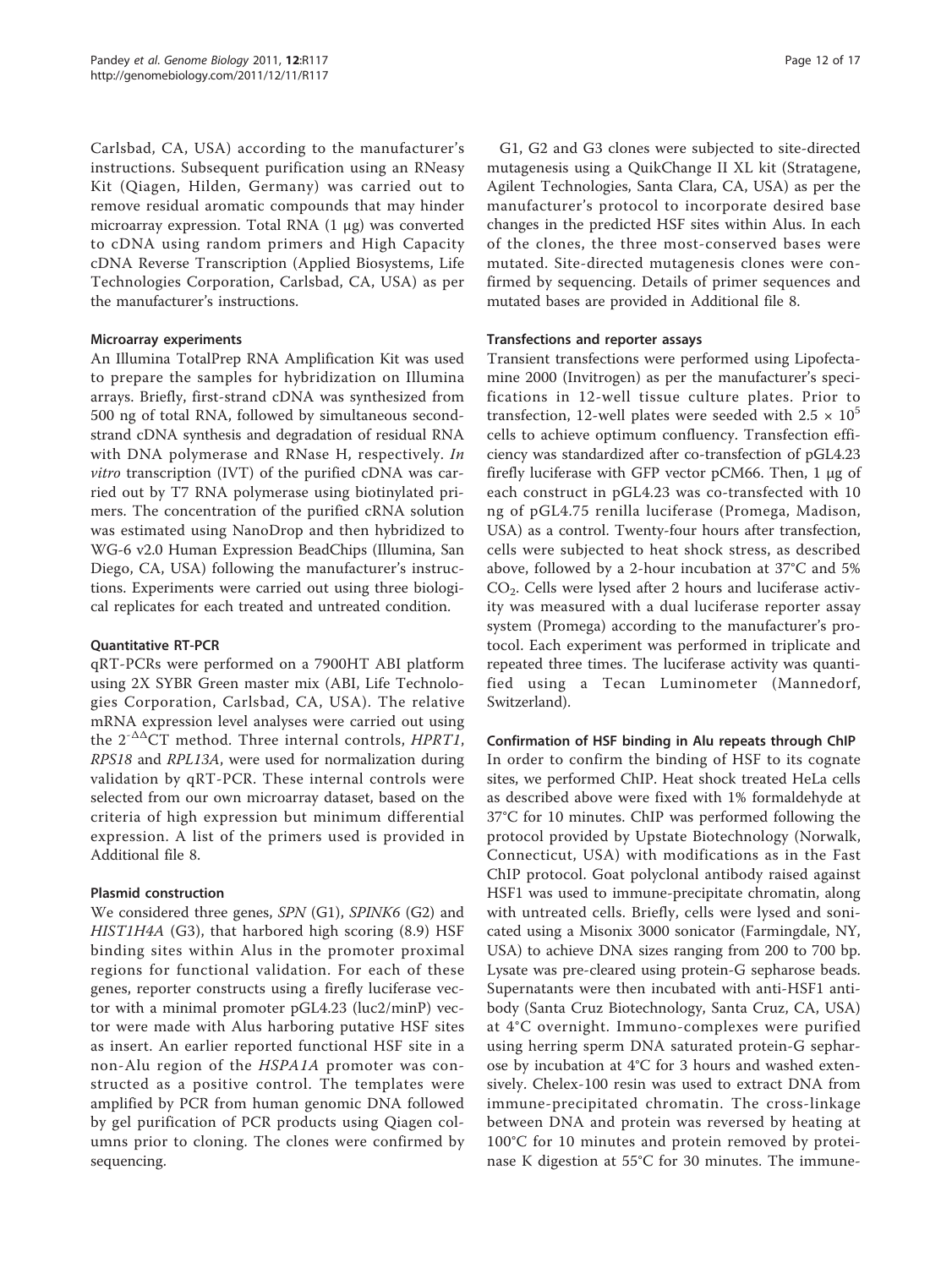precipitated DNAs were recovered using a PCR Purification Kit (Qiagen). In order to confirm the presence of HSF in heat shocked cells and also to confirm the specificity and efficiency of the antibody used for ChIP, we carried out western blotting. The blots were probed with anti-HSF1 (Santa Cruz; 1:2,000). Specific immunereactive bands were detected using anti-goat secondary antibody conjugated to alkaline phosphatase and detected with BCIP-NBT (Sigma, St. Louis, MO, USA).

The specific binding of HSF1 to its site was further validated by ChIP-PCR in both the Alu and non-Alu regions. Primers were designed for HIST1H4A, SPINK6 and ANKRD33 genes, which have a HSF site within an Alu in the upstream region. HSPA1A was used as a positive control as it has a HSF site in a non-Alu region. Input chromatin for both treatments (heat shock versus no heat shock) was used to ensure that an equal amount of chromatin was used for the reactions. In addition, a control ChIP was also performed 'without antibody' to ascertain the enrichment after addition of HSF1 antibody. As a negative control, primers were designed from a region of the genome that does not contain a HSF site and PCR was done with input chromatin, a ChIP sample and no antibody to confirm the specificity. The proximal region of antisense transcripts harboring high-score HSF sites within Alus was also confirmed for its HSF occupancy in response to heat shock by ChIP-PCR. Primers used for all the PCRs are listed in Additional file [8.](#page-14-0)

#### Antisense transcriptome analysis using exon arrays

We carried out two sets of microarray experiments using Exon arrays to detect antisense transcripts in heat shocked cells. In one of the arrays a standard protocol for expression analysis was performed for detection of all transcripts. In the other, specifically antisense transcripts were profiled where the first cycle cDNA synthesis and the IVT amplification process were omitted and the experiment started directly from the second cycle cDNA synthesis [\[70\]](#page-16-0). Each of these experiments is described below.

#### Detection of sense transcripts

Sense strand expression profiling was performed according to the recommended protocol of Affymetrix's Gene-Chip Whole Transcript Sense target labeling assay manual (Santa Clara, CA, USA). We used 1 μg of total RNA as starting material. Ambion's Whole Transcript Expression kit (Life Technologies Corporation, Carlsbad, CA, USA) was used for preparation of cDNA. Prior to cDNA preparation, this kit also carries out ribosomal RNA reduction. Briefly, double-stranded cDNA is synthesized with random hexamers (these specifically prime non-ribosomal poly-A and non-poly-A mRNA), coupled with a T7 promoter sequence. This is used for preparation of cRNA through IVT amplification with T7 Page 13 of 17

RNA polymerase. In the second cycle cDNA synthesis, random primers are used in reverse transcription to convert the cRNA into single-stranded DNA. The single-stranded cDNAs (6 μg) are then fragmented, labeled, and hybridized to the array.

#### Detection of antisense transcripts

The sample preparation for profiling antisense transcripts was done as described earlier [[70](#page-16-0)]. Compared with the standard protocol, this protocol skips the first cycle cDNA synthesis and the IVT amplification process, and starts directly from the second cycle cDNA synthesis. Since, the IVT step is omitted here, 60 μg of total RNA was used as a starting material before rRNA reduction. Single-stranded cDNA (14 μg) was then fragmented, labeled, and hybridized to the Exon array. The labeled target DNA fragments are in the reverse orientation of the original mRNAs. Thus, hybridization signals will represent transcripts from the same exonic regions but from the opposite DNA strand.

#### siRNA-mediated knockdown of antisense transcripts

Antisense transcripts with proximal HSF sites (within 2 kb) were selected for knockdown using siRNAs. For each transcript, three siRNAs were made for the probe selection regions that have signal in the antisense exon array. Primer sequences are listed in Additional file [8](#page-14-0). siRNAs were synthesized from Dharmacon (Thermo Scientific, Waltham, MA, USA) and a final concentration of 100 μm/μl was used for the transfection. For each antisense transcript, a mix of three siRNAs was used for transfection to achieve efficient knockdown. Transfection was done using Lipofectamine 2000 (Invitrogen) in 12-well plates, as described above. Twenty-four hours after transfection, cells were treated with heat shock. Following a 2 hour incubation for heat shock response, RNA was isolated from treated and untreated cells. RNA was used for reverse transcription and subsequent real-time PCR for corresponding sense transcripts along with antisense transcripts and control genes, as per the manufacturer's protocol described above.

#### Bio-informatics analyses

A large number of computational approaches for analysis of experimental methods and bioinformatics strategies for functional analysis of HSF sites in the genome, in both repetitive and non-repetitive regions, were used. These were carried out using available as well as inhouse-developed algorithms in C++ and Perl languages.

## Identification of differentially expressed transcripts in response to heat shock

Illumina BeadChip expression arrays were analyzed using BeadStudio software. Background subtraction was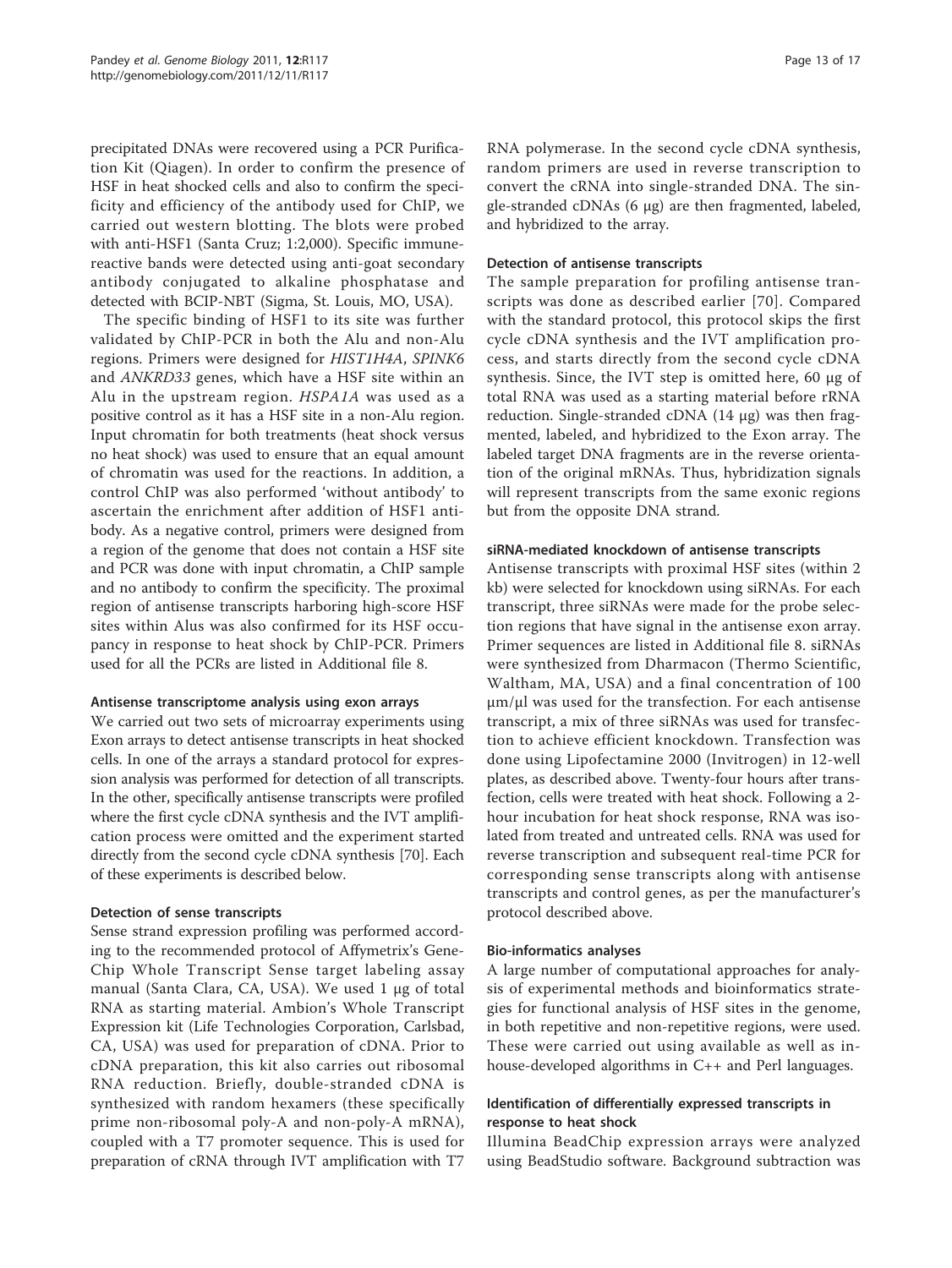done and average normalization was applied. For selection of differentially expressed genes, we used the Illumina Custom error model and the recommended cutoff of ±13 diff. score.

#### Alu repeat analysis in heat shock responsive transcripts

We retrieved the 5 kb upstream and genic sequences of each of the differentially regulated transcripts using the UCSC Table Browser (RefSeq genes track, hg18) [[71](#page-16-0)]. In order to prevent genomic location ambiguity, we filtered out the sequences from the Table Browser data that referred to chromosome type chr\*\_random and chr\*\_hap. The coordinates of Alu elements were obtained using the Repeat Masker track of the Table Browser (hg18). The start and end positions of Alu elements in the sense orientation and those in the antisense orientation to the host transcript were classified separately. A random set of RefSeq transcripts were selected and their upstream 5 kb and genic sequences were also retrieved similarly. Comparison of Alu density in the upstream and genic regions of up-regulated and down-regulated transcripts was carried out using a two tailed t-test.

#### Analysis of distribution of HSF sites in heat shock responsive transcripts

Using an in-house developed tool, Promotif (implemented in C++), HSF sites were detected based on a position weight matrix generated using the Gibbs Motif Sampler. The program generates a score for every site detected [\[1](#page-14-0)]. Analysis of documented HSF binding sites [[31](#page-15-0)] upstream of HSPA1A gave a score of 8.9 and hence, for our analysis, we set a threshold of 8.7 to locate the most probable biologically significant regions.

HSF sites detected at and above the threshold score were mapped into Alu and non-Alu regions of the upstream and genic regions. The differentially regulated transcripts were thus categorized into three classes for both upstream and genic regions: (i) HSF sites in both non-Alu and Alu regions, (ii) HSF sites in non-Alu regions; and (iii) HSF sites in Alu regions only. In this analysis also we retained Alu strand specificity with respect to the orientation of the host transcript. HSF sites for a given sequence in the upstream region are represented in counts per kilobase. These counts per kilobase were then averaged for the gene number in each class, for example, upstream region and up-regulated transcripts to give counts per kilobase per gene. A scaling factor was applied for genic stretches, and the density was expressed as counts/10 kb/gene. This was done since genic regions are much larger than the upstream 5 kb regions and this scaling makes the genic HSF site density of comparable magnitude to the upstream HSF site density. Comparison of HSF site

density between various classes was carried out using a two tailed t-test.

#### HSF sites in Alu elements

Local alignment of Alu elements with HSF sites in the consensus subfamily sequence from RepBase (release 15.07) was used to assign the actual position of HSF sites within Alu elements. This was performed using the Matcher program from the EMBOSS suite. Positional conservation was checked separately for Alu elements in the sense and antisense orientations.

For generating a consensus motif of the HSF site within Alu subfamilies the 13-bp stretch was retrieved from the upstream/genic Alu sequences of the differentially expressed transcripts. From these, a positionspecific scoring matrix was generated using the WEBLOGO program [[72\]](#page-16-0). Motif generation was done separately for upstream and genic sites. We assumed that the upstream and genic Alu elements may be under differential evolutionary pressure and thereby HSF binding sites might have incurred base pair differences. Hence, we predicted the HSF binding sites separately for both the regions. Subsequently, however, we found the HSF sites to be same in the upstream and genic regions.

# Identification of antisense transcripts in heat shocked cells

The status of antisense transcripts in response to heat shock was inferred from the Exon arrays. The Exon array. cel files were analyzed using the Robust Multiarray Analysis algorithm [\[73](#page-16-0)] and quantile normalization implemented in the Expression Console software (Affymetrix Inc.). The probe set level information was summarized for the exons from *ab initio* gene predictions in addition to the 'core' and 'extended' exons. To check the quality of the data, we compared the sense and antisense arrays using the various matrices in Expression Console as previously described [[70](#page-16-0)].

Analysis was carried out on a common set of transcripts that were observed to be down-regulated in both the Illumina microarray and Exon arrays in response to heat shock. In this set we next identified the coordinates of HSF sites within the Alus in the genic region through an informatics approach and looked for cis-antisense signal in the antisense arrays. A significant detection (Pvalue) of probe signal was considered to count as an antisense signal. In order to correlate antisense signal to HSF binding, we applied a threshold criteria of a 5 kb distance between the HSF site coordinates and the antisense signal (that is, the Exon array probe coordinate). To further the interpretation, we analyzed cases where the HSF site was upstream of the antisense signal.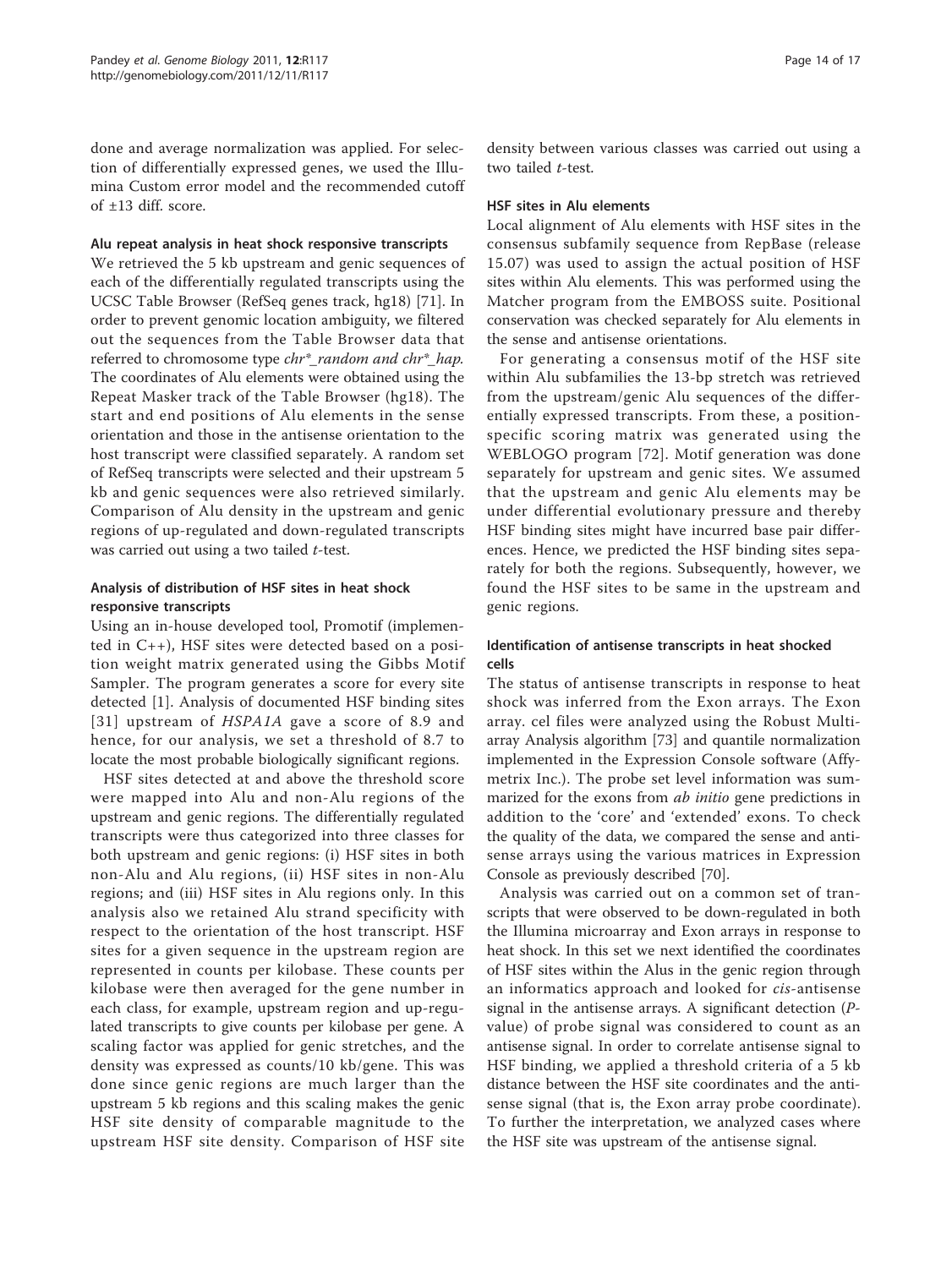#### <span id="page-14-0"></span>Gene Ontology analysis

GO analysis was performed using DAVID [[74](#page-16-0)]. Briefly, we looked for enriched functional categories using the GO-FAT classification as this gives specificity during GO classification by filtering out the broadest terms in the hierarchy. Also, the Functional Annotation Clustering tool was used to summarize annotation from Uni-Prot, InterPro, and the Kyoto Encyclopedia of Genes and Genomes with GO classification to aid functional interpretation of the gene lists.

In accordance with our strategy to determine HSF site distribution in Alu and non-Alu regions (Table [2\)](#page-4-0), we performed GO analyses separately for each of these gene categories. Comparison of genes with HSF sites only in non-Alu regions with genes having HSF sites in both Alu and non-Alu regions allowed us to determine the effect of Alu-harbored HSF sites in terms of GO functional categories.

Illumina whole genome expression profiling BeadChip and Affymetrix Exon array datasets are publicly available on the Gene Expression Omnibus database with accession codes GSE26776 and GSE27127, respectively.

#### Additional material

[Additional file 1: G](http://www.biomedcentral.com/content/supplementary/gb-2011-12-11-r117-S1.XLS)enes differentially expressed in response to heat shock stress. This file contains a list of genes differentially expressed in response to heat shock stress using Illumina BeadChip, analyzed using Beadstudio software.

[Additional file 2: P](http://www.biomedcentral.com/content/supplementary/gb-2011-12-11-r117-S2.XLS)ositional conservation of HSF sites. This file contains the data for the positional preference of HSF sites within Alus in sense and antisense orientations.

[Additional file 3: B](http://www.biomedcentral.com/content/supplementary/gb-2011-12-11-r117-S3.XLS)iased HSF site distribution for Alu orientation in upstream and genic regions. This file contains HSF site distribution data for Alu and non-Alu sequences in the upstream and genic regions of differentially regulated genes.

[Additional file 4: H](http://www.biomedcentral.com/content/supplementary/gb-2011-12-11-r117-S4.XLS)SF density for upstream and genic regions. This file contains per gene HSF site density for both Alu and non-Alu sequences in the upstream and genic regions.

[Additional file 5: C](http://www.biomedcentral.com/content/supplementary/gb-2011-12-11-r117-S5.XLS)orrelation of HSF sites to antisense signals. This file contains the HSF sites positions relative to the antisense signal coordinates from the exon array for down-regulated genes.

[Additional file 6: G](http://www.biomedcentral.com/content/supplementary/gb-2011-12-11-r117-S6.XLS)ene Ontology analysis. This file contains the GO category analysis using DAVID for differentially regulated genes. The genes are binned on the basis of the presence of HSF sites exclusively in Alu regions or exclusively in non-Alu regions or in both regions.

[Additional file 7: G](http://www.biomedcentral.com/content/supplementary/gb-2011-12-11-r117-S7.XLS)enes with HSF sites only in Alu regions. This file contains a list of all the up-regulated genes where the HSF sites in the upstream region are present exclusively in Alu sequences.

[Additional file 8: P](http://www.biomedcentral.com/content/supplementary/gb-2011-12-11-r117-S8.XLS)rimers used for validation. This file contains all the primers used for experimental validation of the inferences from genomewide expression profiling and subsequent bio-informatics analysis.

#### Abbreviations

bp: base pair; ChIP: chromatin immunoprecipitation; GO: Gene Ontology; HSF: heat shock factor; IVT: in vitro transcription; ncRNA: non-coding RNA; qRT-PCR: quantitative real-time PCR; RNA pol: RNA polymerase; SINE: short interspersed nuclear element; siRNA: small interfering RNA; TFBS: transcription factor binding site; TFIIIC: transcription factor IIIC complex;

#### Acknowledgements

Financial support to MM from CSIR (NWP-0036) and CSIR-SRF to RP and AKM is acknowledged. We would also like to acknowledge Dr Ravi Shankar (IHBT, India) for his program 'Promotif', which was used to map HSF binding sites, Ashwani Jha for his help in running the Promotif program, Aparna Rai for helping out with some cloning work and Dr Kaushik Chakraborty (IGIB, India) for fruitful discussions. The Expression Profiling Facility at The Centre for Genomic Application (TCGA) is also duly acknowledged.

#### Author details

<sup>1</sup>Genomics and Molecular Medicine, Institute of Genomics and Integrative Biology, Council of Scientific and Industrial Research (CSIR-IGIB), Mall Road, Delhi-110007, India. <sup>2</sup>GN Ramachandran Knowledge Centre for Genome Informatics, Institute of Genomics and Integrative Biology, Council of Scientific and Industrial Research (CSIR-IGIB), Mall Road, Delhi-110007, India.

#### Authors' contributions

MM conceived, designed, supervised, carried out analysis and wrote the manuscript. RP performed all the molecular biology experiments, carried out analysis of microarray and real-time data and participated in manuscript preparation. AKM performed global data analysis and interpretation, including annotation and GO analysis, and participated in manuscript preparation. VJ assisted in bio-informatics analysis, including mapping HSF sites. All authors read and approved the final manuscript.

#### Competing interests

The authors declare that they have no competing interests.

Received: 5 August 2011 Revised: 9 November 2011 Accepted: 23 November 2011 Published: 23 November 2011

#### References

- 1. Shankar R, Grover D, Brahmachari SK, Mukerji M: [Evolution and distribution](http://www.ncbi.nlm.nih.gov/pubmed/15461819?dopt=Abstract) [of RNA polymerase II regulatory sites from RNA polymerase III](http://www.ncbi.nlm.nih.gov/pubmed/15461819?dopt=Abstract) [dependant mobile Alu elements.](http://www.ncbi.nlm.nih.gov/pubmed/15461819?dopt=Abstract) BMC Evol Biol 2004, 4:37.
- 2. Polavarapu N, Marino-Ramirez L, Landsman D, McDonald JF, Jordan IK: [Evolutionary rates and patterns for human transcription factor binding](http://www.ncbi.nlm.nih.gov/pubmed/18485226?dopt=Abstract) [sites derived from repetitive DNA.](http://www.ncbi.nlm.nih.gov/pubmed/18485226?dopt=Abstract) BMC Genomics 2008, 9:226.
- 3. Cotnoir-White D, Laperriere D, Mader S: [Evolution of the repertoire of](http://www.ncbi.nlm.nih.gov/pubmed/21056084?dopt=Abstract) [nuclear receptor binding sites in genomes.](http://www.ncbi.nlm.nih.gov/pubmed/21056084?dopt=Abstract) Mol Cell Endocrinol 2011, 334:76-82.
- 4. Vansant G, Reynolds WF: [The consensus sequence of a major Alu](http://www.ncbi.nlm.nih.gov/pubmed/7667273?dopt=Abstract) [subfamily contains a functional retinoic acid response element.](http://www.ncbi.nlm.nih.gov/pubmed/7667273?dopt=Abstract) Proc Natl Acad Sci USA 1995, 92:8229-8233.
- 5. Cui F, Sirotin MV, Zhurkin VB: [Impact of Alu repeats on the evolution of](http://www.ncbi.nlm.nih.gov/pubmed/21208455?dopt=Abstract) [human p53 binding sites.](http://www.ncbi.nlm.nih.gov/pubmed/21208455?dopt=Abstract) Biol Direct 2011, 6:2.
- Romanish MT, Nakamura H, Lai CB, Wang Y, Mager DL: [A novel protein](http://www.ncbi.nlm.nih.gov/pubmed/19488400?dopt=Abstract) [isoform of the multicopy human NAIP gene derives from intragenic Alu](http://www.ncbi.nlm.nih.gov/pubmed/19488400?dopt=Abstract) [SINE promoters.](http://www.ncbi.nlm.nih.gov/pubmed/19488400?dopt=Abstract) PLoS One 2009, 4:e5761.
- 7. Piedrafita FJ, Molander RB, Vansant G, Orlova EA, Pfahl M, Reynolds WF: [An](http://www.ncbi.nlm.nih.gov/pubmed/8662930?dopt=Abstract) [Alu element in the myeloperoxidase promoter contains a composite](http://www.ncbi.nlm.nih.gov/pubmed/8662930?dopt=Abstract) [SP1-thyroid hormone-retinoic acid response element.](http://www.ncbi.nlm.nih.gov/pubmed/8662930?dopt=Abstract) J Biol Chem 1996, 271:14412-14420.
- 8. Zhang CY, Kim S, Harney JW, Larsen PR: [Further characterization of](http://www.ncbi.nlm.nih.gov/pubmed/9492050?dopt=Abstract) [thyroid hormone response elements in the human type 1 iodothyronine](http://www.ncbi.nlm.nih.gov/pubmed/9492050?dopt=Abstract) [deiodinase gene.](http://www.ncbi.nlm.nih.gov/pubmed/9492050?dopt=Abstract) Endocrinology 1998, 139:1156-1163.
- 9. Goodyer CG, Zheng H, Hendy GN: [Alu elements in human growth](http://www.ncbi.nlm.nih.gov/pubmed/11719288?dopt=Abstract) hormone receptor gene 5' [untranslated region exons.](http://www.ncbi.nlm.nih.gov/pubmed/11719288?dopt=Abstract) J Mol Endocrinol 2001, 27:357-366.
- 10. Landry JR, Medstrand P, Mager DL: [Repetitive elements in the 5](http://www.ncbi.nlm.nih.gov/pubmed/11549323?dopt=Abstract)' [untranslated region of a human zinc-finger gene modulate transcription](http://www.ncbi.nlm.nih.gov/pubmed/11549323?dopt=Abstract) [and translation efficiency.](http://www.ncbi.nlm.nih.gov/pubmed/11549323?dopt=Abstract) Genomics 2001, 76:110-116.
- 11. Smith TM, Lee MK, Szabo CI, Jerome N, McEuen M, Taylor M, Hood L, King MC: [Complete genomic sequence and analysis of 117 kb of human](http://www.ncbi.nlm.nih.gov/pubmed/8938427?dopt=Abstract) [DNA containing the gene BRCA1.](http://www.ncbi.nlm.nih.gov/pubmed/8938427?dopt=Abstract) Genome Res 1996, 6:1029-1049.
- 12. Norris J, Fan D, Aleman C, Marks JR, Futreal PA, Wiseman RW, Iglehart JD, Deininger PL, McDonnell DP: [Identification of a new subclass of Alu DNA](http://www.ncbi.nlm.nih.gov/pubmed/7559405?dopt=Abstract)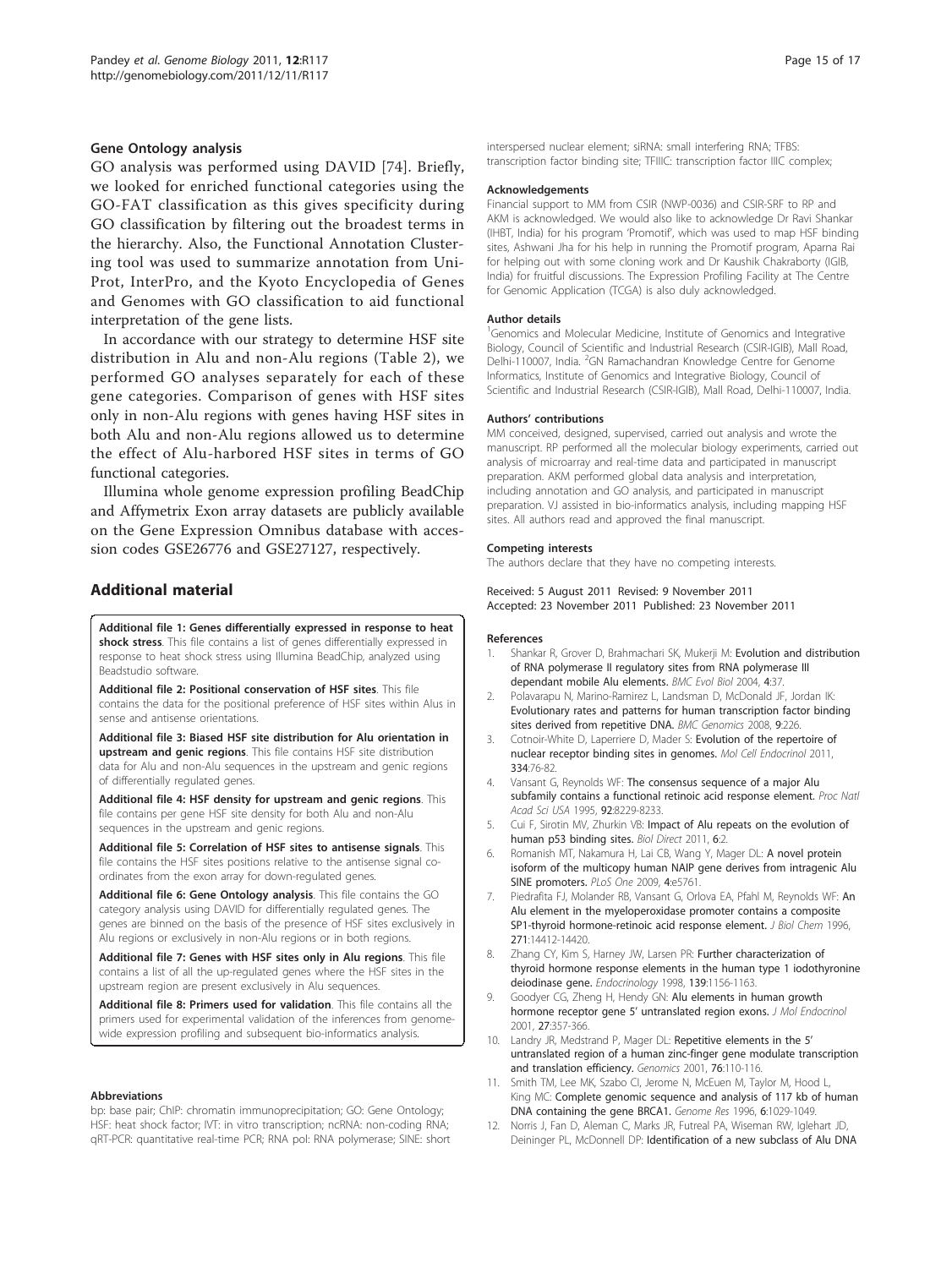<span id="page-15-0"></span>[repeats which can function as estrogen receptor-dependent](http://www.ncbi.nlm.nih.gov/pubmed/7559405?dopt=Abstract) [transcriptional enhancers.](http://www.ncbi.nlm.nih.gov/pubmed/7559405?dopt=Abstract) J Biol Chem 1995, 270:22777-22782.

- 13. Gombart AF, Borregaard N, Koeffler HP: [Human cathelicidin antimicrobial](http://www.ncbi.nlm.nih.gov/pubmed/15985530?dopt=Abstract) [peptide \(CAMP\) gene is a direct target of the vitamin D receptor and is](http://www.ncbi.nlm.nih.gov/pubmed/15985530?dopt=Abstract) [strongly up-regulated in myeloid cells by 1,25-dihydroxyvitamin D3.](http://www.ncbi.nlm.nih.gov/pubmed/15985530?dopt=Abstract) FASEB J 2005, 19:1067-1077.
- 14. Thomson SJ, Goh FG, Banks H, Krausgruber T, Kotenko SV, Foxwell BM, Udalova IA: [The role of transposable elements in the regulation of IFN](http://www.ncbi.nlm.nih.gov/pubmed/19570999?dopt=Abstract)[lambda1 gene expression.](http://www.ncbi.nlm.nih.gov/pubmed/19570999?dopt=Abstract) Proc Natl Acad Sci USA 2009, 106:11564-11569.
- 15. Jacobsen BM, Jambal P, Schittone SA, Horwitz KB: [ALU repeats in](http://www.ncbi.nlm.nih.gov/pubmed/19372234?dopt=Abstract) [promoters are position-dependent co-response elements \(coRE\) that](http://www.ncbi.nlm.nih.gov/pubmed/19372234?dopt=Abstract) [enhance or repress transcription by dimeric and monomeric](http://www.ncbi.nlm.nih.gov/pubmed/19372234?dopt=Abstract) [progesterone receptors.](http://www.ncbi.nlm.nih.gov/pubmed/19372234?dopt=Abstract) Mol Endocrinol 2009, 23:989-1000.
- 16. Laperriere D, Wang TT, White JH, Mader S: [Widespread Alu repeat-driven](http://www.ncbi.nlm.nih.gov/pubmed/17239240?dopt=Abstract) [expansion of consensus DR2 retinoic acid response elements during](http://www.ncbi.nlm.nih.gov/pubmed/17239240?dopt=Abstract) [primate evolution.](http://www.ncbi.nlm.nih.gov/pubmed/17239240?dopt=Abstract) BMC Genomics 2007, 8:23.
- 17. Kim PM, Lam HY, Urban AE, Korbel JO, Affourtit J, Grubert F, Chen X, Weissman S, Snyder M, Gerstein MB: [Analysis of copy number variants](http://www.ncbi.nlm.nih.gov/pubmed/18842824?dopt=Abstract) [and segmental duplications in the human genome: Evidence for a](http://www.ncbi.nlm.nih.gov/pubmed/18842824?dopt=Abstract) [change in the process of formation in recent evolutionary history.](http://www.ncbi.nlm.nih.gov/pubmed/18842824?dopt=Abstract) Genome Res 2008, 18:1865-1874.
- 18. Witherspoon DJ, Watkins WS, Zhang Y, Xing J, Tolpinrud WL, Hedges DJ, Batzer MA, Jorde LB: [Alu repeats increase local recombination rates.](http://www.ncbi.nlm.nih.gov/pubmed/19917129?dopt=Abstract) BMC Genomics 2009, 10:530.
- 19. Grover D, Majumder PP, Rao B, Brahmachari SK, Mukerij M: [Nonrandom](http://www.ncbi.nlm.nih.gov/pubmed/12832639?dopt=Abstract) [distribution of alu elements in genes of various functional categories:](http://www.ncbi.nlm.nih.gov/pubmed/12832639?dopt=Abstract) [insight from analysis of human chromosomes 21 and 22.](http://www.ncbi.nlm.nih.gov/pubmed/12832639?dopt=Abstract) Mol Biol Evol 2003, 20:1420-1424.
- 20. Grover D, Mukerji M, Bhatnagar P, Kannan K, Brahmachari SK: [Alu repeat](http://www.ncbi.nlm.nih.gov/pubmed/14751968?dopt=Abstract) [analysis in the complete human genome: trends and variations with](http://www.ncbi.nlm.nih.gov/pubmed/14751968?dopt=Abstract) [respect to genomic composition.](http://www.ncbi.nlm.nih.gov/pubmed/14751968?dopt=Abstract) Bioinformatics 2004, 20:813-817.
- 21. Oei SL, Babich VS, Kazakov VI, Usmanova NM, Kropotov AV, Tomilin NV: [Clusters of regulatory signals for RNA polymerase II transcription](http://www.ncbi.nlm.nih.gov/pubmed/15081116?dopt=Abstract) [associated with Alu family repeats and CpG islands in human](http://www.ncbi.nlm.nih.gov/pubmed/15081116?dopt=Abstract) [promoters.](http://www.ncbi.nlm.nih.gov/pubmed/15081116?dopt=Abstract) Genomics 2004, 83:873-882.
- 22. Hasler J, Strub K: [Alu elements as regulators of gene expression.](http://www.ncbi.nlm.nih.gov/pubmed/17020921?dopt=Abstract) Nucleic Acids Res 2006, 34:5491-5497.
- 23. Hasler J, Samuelsson T, Strub K: Useful 'junk'[: Alu RNAs in the human](http://www.ncbi.nlm.nih.gov/pubmed/17514354?dopt=Abstract) [transcriptome.](http://www.ncbi.nlm.nih.gov/pubmed/17514354?dopt=Abstract) Cell Mol Life Sci 2007, 64:1793-1800.
- 24. Perez-Stable C, Shen CK: [Competitive and cooperative functioning of the](http://www.ncbi.nlm.nih.gov/pubmed/3023916?dopt=Abstract) [anterior and posterior promoter elements of an Alu family repeat.](http://www.ncbi.nlm.nih.gov/pubmed/3023916?dopt=Abstract) Mol Cell Biol 1986, 6:2041-2052.
- 25. Dieci G, Fiorino G, Castelnuovo M, Teichmann M, Pagano A: [The expanding](http://www.ncbi.nlm.nih.gov/pubmed/17977614?dopt=Abstract) [RNA polymerase III transcriptome.](http://www.ncbi.nlm.nih.gov/pubmed/17977614?dopt=Abstract) Trends Genet 2007, 23:614-622.
- 26. Liu WM, Chu WM, Choudary PV, Schmid CW: [Cell stress and translational](http://www.ncbi.nlm.nih.gov/pubmed/7784180?dopt=Abstract) [inhibitors transiently increase the abundance of mammalian SINE](http://www.ncbi.nlm.nih.gov/pubmed/7784180?dopt=Abstract) [transcripts.](http://www.ncbi.nlm.nih.gov/pubmed/7784180?dopt=Abstract) Nucleic Acids Res 1995, 23:1758-1765.
- 27. Mariner PD, Walters RD, Espinoza CA, Drullinger LF, Wagner SD, Kugel JF, Goodrich JA: [Human Alu RNA is a modular transacting repressor of](http://www.ncbi.nlm.nih.gov/pubmed/18313387?dopt=Abstract) [mRNA transcription during heat shock.](http://www.ncbi.nlm.nih.gov/pubmed/18313387?dopt=Abstract) Mol Cell 2008, 29:499-509.
- 28. Panning B, Smiley JR: [Activation of RNA polymerase III transcription of](http://www.ncbi.nlm.nih.gov/pubmed/8009851?dopt=Abstract) [human Alu elements by herpes simplex virus.](http://www.ncbi.nlm.nih.gov/pubmed/8009851?dopt=Abstract) Virology 1994, 202:408-417.
- 29. Tang RB, Wang HY, Lu HY, Xiong J, Li HH, Qiu XH, Liu HQ: [Increased level](http://www.ncbi.nlm.nih.gov/pubmed/15593371?dopt=Abstract) [of polymerase III transcribed Alu RNA in hepatocellular carcinoma tissue.](http://www.ncbi.nlm.nih.gov/pubmed/15593371?dopt=Abstract) Mol Carcinog 2005, 42:93-96.
- 30. Ponicsan SL, Kugel JF, Goodrich JA: [Genomic gems: SINE RNAs regulate](http://www.ncbi.nlm.nih.gov/pubmed/20176473?dopt=Abstract) [mRNA production.](http://www.ncbi.nlm.nih.gov/pubmed/20176473?dopt=Abstract) Curr Opin Genet Dev 2010, 20:149-155.
- 31. Akerfelt M, Morimoto RI, Sistonen L: [Heat shock factors: integrators of cell](http://www.ncbi.nlm.nih.gov/pubmed/20628411?dopt=Abstract) [stress, development and lifespan.](http://www.ncbi.nlm.nih.gov/pubmed/20628411?dopt=Abstract) Nat Rev Mol Cell Biol 2010, 11:545-555.
- 32. Li T, Spearow J, Rubin CM, Schmid CW: [Physiological stresses increase](http://www.ncbi.nlm.nih.gov/pubmed/10548739?dopt=Abstract) [mouse short interspersed element \(SINE\) RNA expression in vivo.](http://www.ncbi.nlm.nih.gov/pubmed/10548739?dopt=Abstract) Gene 1999, 239:367-372.
- 33. Kim C, Rubin CM, Schmid CW: [Genome-wide chromatin remodeling](http://www.ncbi.nlm.nih.gov/pubmed/11591479?dopt=Abstract) [modulates the Alu heat shock response.](http://www.ncbi.nlm.nih.gov/pubmed/11591479?dopt=Abstract) Gene 2001, 276:127-133.
- 34. Yakovchuk P, Goodrich JA, Kugel JF: [B2 RNA and Alu RNA repress](http://www.ncbi.nlm.nih.gov/pubmed/19307572?dopt=Abstract) [transcription by disrupting contacts between RNA polymerase II and](http://www.ncbi.nlm.nih.gov/pubmed/19307572?dopt=Abstract) [promoter DNA within assembled complexes.](http://www.ncbi.nlm.nih.gov/pubmed/19307572?dopt=Abstract) Proc Natl Acad Sci USA 2009, 106:5569-5574.
- 35. Sela N, Mersch B, Gal-Mark N, Lev-Maor G, Hotz-Wagenblatt A, Ast G: [Comparative analysis of transposed element insertion within human](http://www.ncbi.nlm.nih.gov/pubmed/17594509?dopt=Abstract)

and mouse genomes reveals Alu'[s unique role in shaping the human](http://www.ncbi.nlm.nih.gov/pubmed/17594509?dopt=Abstract) [transcriptome.](http://www.ncbi.nlm.nih.gov/pubmed/17594509?dopt=Abstract) Genome Biol 2007, 8:R127.

- 36. Pandey R, Mukerji M: From 'JUNK' [to just unexplored noncoding](http://www.ncbi.nlm.nih.gov/pubmed/21987713?dopt=Abstract) [knowledge: the case of transcribed Alus.](http://www.ncbi.nlm.nih.gov/pubmed/21987713?dopt=Abstract) Brief Funct Genomics 2011, 10:294-311.
- 37. Polak P, Domany E: [Alu elements contain many binding sites for](http://www.ncbi.nlm.nih.gov/pubmed/16740159?dopt=Abstract) [transcription factors and may play a role in regulation of developmental](http://www.ncbi.nlm.nih.gov/pubmed/16740159?dopt=Abstract) [processes.](http://www.ncbi.nlm.nih.gov/pubmed/16740159?dopt=Abstract) BMC Genomics 2006, 7:133.
- Tsirigos A, Rigoutsos I: [Alu and b1 repeats have been selectively retained](http://www.ncbi.nlm.nih.gov/pubmed/20019790?dopt=Abstract) [in the upstream and intronic regions of genes of specific functional](http://www.ncbi.nlm.nih.gov/pubmed/20019790?dopt=Abstract) [classes.](http://www.ncbi.nlm.nih.gov/pubmed/20019790?dopt=Abstract) PLoS Comput Biol 2009, 5:e1000610.
- 39. Babich V, Aksenov N, Alexeenko V, Oei SL, Buchlow G, Tomilin N: [Association of some potential hormone response elements in human](http://www.ncbi.nlm.nih.gov/pubmed/10548736?dopt=Abstract) [genes with the Alu family repeats.](http://www.ncbi.nlm.nih.gov/pubmed/10548736?dopt=Abstract) Gene 1999, 239:341-349.
- 40. Zemojtel T, Kielbasa SM, Arndt PF, Chung HR, Vingron M: [Methylation and](http://www.ncbi.nlm.nih.gov/pubmed/19101055?dopt=Abstract) [deamination of CpGs generate p53-binding sites on a genomic scale.](http://www.ncbi.nlm.nih.gov/pubmed/19101055?dopt=Abstract) Trends Genet 2009, 25:63-66.
- 41. Hormozdiari F, Alkan C, Ventura M, Hajirasouliha I, Malig M, Hach F, Yorukoglu D, Dao P, Bakhshi M, Sahinalp SC, Eichler EE: [Alu repeat](http://www.ncbi.nlm.nih.gov/pubmed/21131385?dopt=Abstract) [discovery and characterization within human genomes.](http://www.ncbi.nlm.nih.gov/pubmed/21131385?dopt=Abstract) Genome Res 2011, 21:840-849.
- 42. Xing J, Zhang Y, Han K, Salem AH, Sen SK, Huff CD, Zhou Q, Kirkness EF, Levy S, Batzer MA, Jorde LB: [Mobile elements create structural variation:](http://www.ncbi.nlm.nih.gov/pubmed/19439515?dopt=Abstract) [analysis of a complete human genome.](http://www.ncbi.nlm.nih.gov/pubmed/19439515?dopt=Abstract) Genome Res 2009, 19:1516-1526.
- 43. Macia A, Muñoz-Lopez M, Cortes JL, Hastings RK, Morell S, Lucena-Aguilar G, Marchal JA, Badge RM, Garcia-Perez JL: [Epigenetic control of](http://www.ncbi.nlm.nih.gov/pubmed/21041477?dopt=Abstract) [retrotransposon expression in human embryonic stem cells.](http://www.ncbi.nlm.nih.gov/pubmed/21041477?dopt=Abstract) Mol Cell Biol 2011, 31:300-316.
- 44. Gombart AF, Saito T, Koeffler HP: [Exaptation of an ancient Alu short](http://www.ncbi.nlm.nih.gov/pubmed/19607716?dopt=Abstract) [interspersed element provides a highly conserved vitamin D-mediated](http://www.ncbi.nlm.nih.gov/pubmed/19607716?dopt=Abstract) [innate immune response in humans and primates.](http://www.ncbi.nlm.nih.gov/pubmed/19607716?dopt=Abstract) BMC Genomics 2009, 10:321.
- 45. Grover D, Kannan K, Brahmachari SK, Mukerji M: [ALU-ring elements in the](http://www.ncbi.nlm.nih.gov/pubmed/16134339?dopt=Abstract) [primate genomes.](http://www.ncbi.nlm.nih.gov/pubmed/16134339?dopt=Abstract) Genetica 2005, 124:273-289.
- 46. Reynolds WF, Kumar AP, Piedrafita FJ: [The human myeloperoxidase gene](http://www.ncbi.nlm.nih.gov/pubmed/16956579?dopt=Abstract) [is regulated by LXR and PPARalpha ligands.](http://www.ncbi.nlm.nih.gov/pubmed/16956579?dopt=Abstract) Biochem Biophys Res Commun 2006, 349:846-854.
- 47. Lin L, Shen S, Tye A, Cai JJ, Jiang P, Davidson BL, Xing Y: [Diverse splicing](http://www.ncbi.nlm.nih.gov/pubmed/18841251?dopt=Abstract) [patterns of exonized Alu elements in human tissues.](http://www.ncbi.nlm.nih.gov/pubmed/18841251?dopt=Abstract) PLoS Genet 2008, 4: e1000225.
- 48. Barak M, Levanon EY, Eisenberg E, Paz N, Rechavi G, Church GM, Mehr R: [Evidence for large diversity in the human transcriptome created by Alu](http://www.ncbi.nlm.nih.gov/pubmed/19740767?dopt=Abstract) [RNA editing.](http://www.ncbi.nlm.nih.gov/pubmed/19740767?dopt=Abstract) Nucleic Acids Res 2009, 37:6905-6915.
- 49. Osenberg S, Paz Yaacov N, Safran M, Moshkovitz S, Shtrichman R, Sherf O, Jacob-Hirsch J, Keshet G, Amariglio N, Itskovitz-Eldor J, Rechavi G: [Alu](http://www.ncbi.nlm.nih.gov/pubmed/20574523?dopt=Abstract) [sequences in undifferentiated human embryonic stem cells display high](http://www.ncbi.nlm.nih.gov/pubmed/20574523?dopt=Abstract) [levels of A-to-I RNA editing.](http://www.ncbi.nlm.nih.gov/pubmed/20574523?dopt=Abstract) PLoS One 2010, 5:e11173.
- 50. Quéré R, Manchon L, Lejeune M, Clément O, Pierrat F, Bonafoux B, Commes T, Piquemal D, Marti J: [Mining SAGE data allows large-scale,](http://www.ncbi.nlm.nih.gov/pubmed/15561998?dopt=Abstract) [sensitive screening of antisense transcript expression.](http://www.ncbi.nlm.nih.gov/pubmed/15561998?dopt=Abstract) Nucleic Acids Res 2004, 32:e163.
- 51. Taft RJ, Pang KC, Mercer TR, Dinger M, Mattick JS: [Non-coding RNAs:](http://www.ncbi.nlm.nih.gov/pubmed/19882673?dopt=Abstract) [regulators of disease.](http://www.ncbi.nlm.nih.gov/pubmed/19882673?dopt=Abstract) J Pathol 2010, 220:126-139.
- 52. Qureshi IA, Mattick JS, Mehler MF: [Long non-coding RNAs in nervous](http://www.ncbi.nlm.nih.gov/pubmed/20380817?dopt=Abstract) [system function and disease.](http://www.ncbi.nlm.nih.gov/pubmed/20380817?dopt=Abstract) Brain Res 2010, 1338:20-35.
- 53. Taft RJ, Pheasant M, Mattick JS: [The relationship between non-protein](http://www.ncbi.nlm.nih.gov/pubmed/17295292?dopt=Abstract)[coding DNA and eukaryotic complexity.](http://www.ncbi.nlm.nih.gov/pubmed/17295292?dopt=Abstract) Bioessays 2007, 29:288-299.
- 54. Mercer TR, Dinger ME, Mattick JS: [Long non-coding RNAs: insights into](http://www.ncbi.nlm.nih.gov/pubmed/19188922?dopt=Abstract) [functions.](http://www.ncbi.nlm.nih.gov/pubmed/19188922?dopt=Abstract) Nat Rev Genet 2009, 10:155-159.
- 55. Lander ES, Linton LM, Birren B, Nusbaum C, Zody MC, Baldwin J, Devon K, Dewar K, Doyle M, FitzHugh W, Funke R, Gage D, Harris K, Heaford A, Howland J, Kann L, Lehoczky J, LeVine R, McEwan P, McKernan K, Meldrim J, Mesirov JP, Miranda C, Morris W, Naylor J, Raymond C, Rosetti M, Santos R, Sheridan A, Sougnez C, et al: [Initial sequencing and analysis of](http://www.ncbi.nlm.nih.gov/pubmed/11237011?dopt=Abstract) [the human genome.](http://www.ncbi.nlm.nih.gov/pubmed/11237011?dopt=Abstract) Nature 2001, 409:860-921.
- 56. Tanaka Y, Yamashita R, Suzuki Y, Nakai K: [Effects of Alu elements on global](http://www.ncbi.nlm.nih.gov/pubmed/20478020?dopt=Abstract) [nucleosome positioning in the human genome.](http://www.ncbi.nlm.nih.gov/pubmed/20478020?dopt=Abstract) BMC Genomics 2010, 11:309.
- 57. Wang P, Yin S, Zhang Z, Xin D, Hu L, Kong X, Hurst LD: [Evidence for](http://www.ncbi.nlm.nih.gov/pubmed/19055728?dopt=Abstract) [common short natural trans sense-antisense pairing between transcripts](http://www.ncbi.nlm.nih.gov/pubmed/19055728?dopt=Abstract) [from protein coding genes.](http://www.ncbi.nlm.nih.gov/pubmed/19055728?dopt=Abstract) Genome Biol 2008, 9:R169.